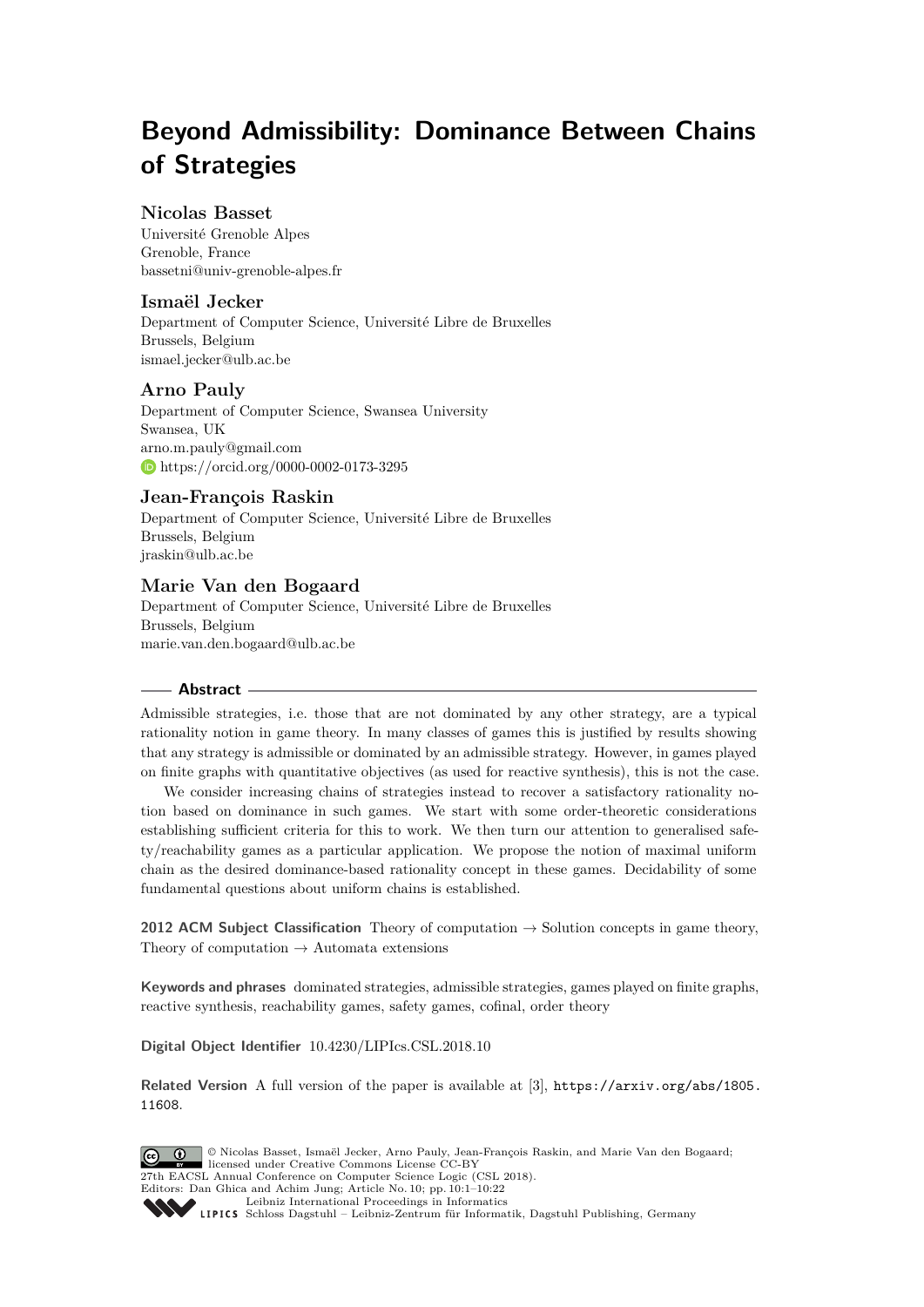#### **10:2 Dominance Between Chains of Strategies**

**Funding** This work was partially supported by the ERC inVEST (279499), the ARC project "Non-Zero Sum Game Graphs: Applications to Reactive Synthesis and Beyond" (Fédération Wallonie-Bruxelles), the EOS project "Verifying Learning Artificial Intelligence Systems" (FNRS-FWO), and the Belgian FNRS PDR project "Subgame perfection in graph games" (T.0088.18). J.-F. Raskin is Professeur Francqui de Recherche funded by the Francqui foundation.

**Acknowledgements** We thank Gilles Geeraerts and Guillermo A. Pérez for several fruitful discussions.

# **1 Introduction**

The canonical model to formalize the reactive synthesis problem are two-player win/lose perfect information games played on finite (directed) graphs [\[22,](#page-16-0) [1\]](#page-15-1). In recent years, more general objectives and multiplayer games have been studied (see e.g. [\[17\]](#page-16-1) or [\[7\]](#page-15-2) and additional references therein). When moving beyond two-player win/lose games, the traditional solution concept of a *winning strategy* needs to be updated by another notion. The game-theoretic literature offers a variety of concepts of *rationality* to be considered as candidates.

The notion we focus on here is *admissibility*: roughly speaking, judging strategies according to this criterion allows to deem rational only strategies that are not *worse* than any other strategy (ie, that are not *dominated*). In this sense, admissible strategies represent maximal elements in the whole set of strategies available to a player. One attractive feature of admissibility, or more generally, dominance based rationality notions is that they work on the level of an individual agent. Unlike e.g. to justify Nash equilibria, no common rationality, shared knowledge or any other assumptions on the other players are needed to explain why a specific agent would avoid dominated strategies.

The study of admissibility in the context of games played on graphs was initiated by Berwanger in [\[4\]](#page-15-3) and subsequently became an active research topic (e.g. [\[12,](#page-16-2) [9,](#page-15-4) [2,](#page-15-5) [8,](#page-15-6) [10\]](#page-16-3), see related work below). In [\[4\]](#page-15-3), Berwanger established in the context of perfect-information games with boolean objectives that admissibility is the *good* criterion for rationality: every strategy is either admissible or dominated by an admissible strategy.

Unfortunately, this fundamental property does not hold when one considers quantitative objectives. Indeed, as soon as there are three different possible payoffs, one can find instances of games where a strategy is neither dominated by an admissible strategy, nor admissible itself (see Example [1\)](#page-4-0). This third payoff actually allows for the existence of infinite domination sequences of strategies, where each element of the sequence dominates its predecessor and is dominated by its successor in the chain. Consequently, no strategy in such a chain is admissible. However, it can be the case that no admissible strategy dominates the elements of the chain. In the absence of a *maximal element* above these strategies, one may ask why they should be discarded in the quest of a rational choice. They may indeed represent a type of behaviour that is rational but not captured by the admissibility criterion.

**Our contributions.** To formalize this behaviour, we study increasing chains of strategies (Definition [3\)](#page-6-0). A chain is weakly dominated by some other chain, if every strategy in the first is below some strategy in the second. The question then arises whether every chain is below a maximal chain. Based on purely order-theoretic argument, a sufficient criterion is given in Theorem [11.](#page-7-0) However, Corollary [17](#page-8-0) shows that our sufficient criterion does not apply to all games of interests. We can avoid the issue by restricting to some countable class of strategies, e.g. just the regular, computable or hyperarithmetic ones (Corollary [19\)](#page-9-0).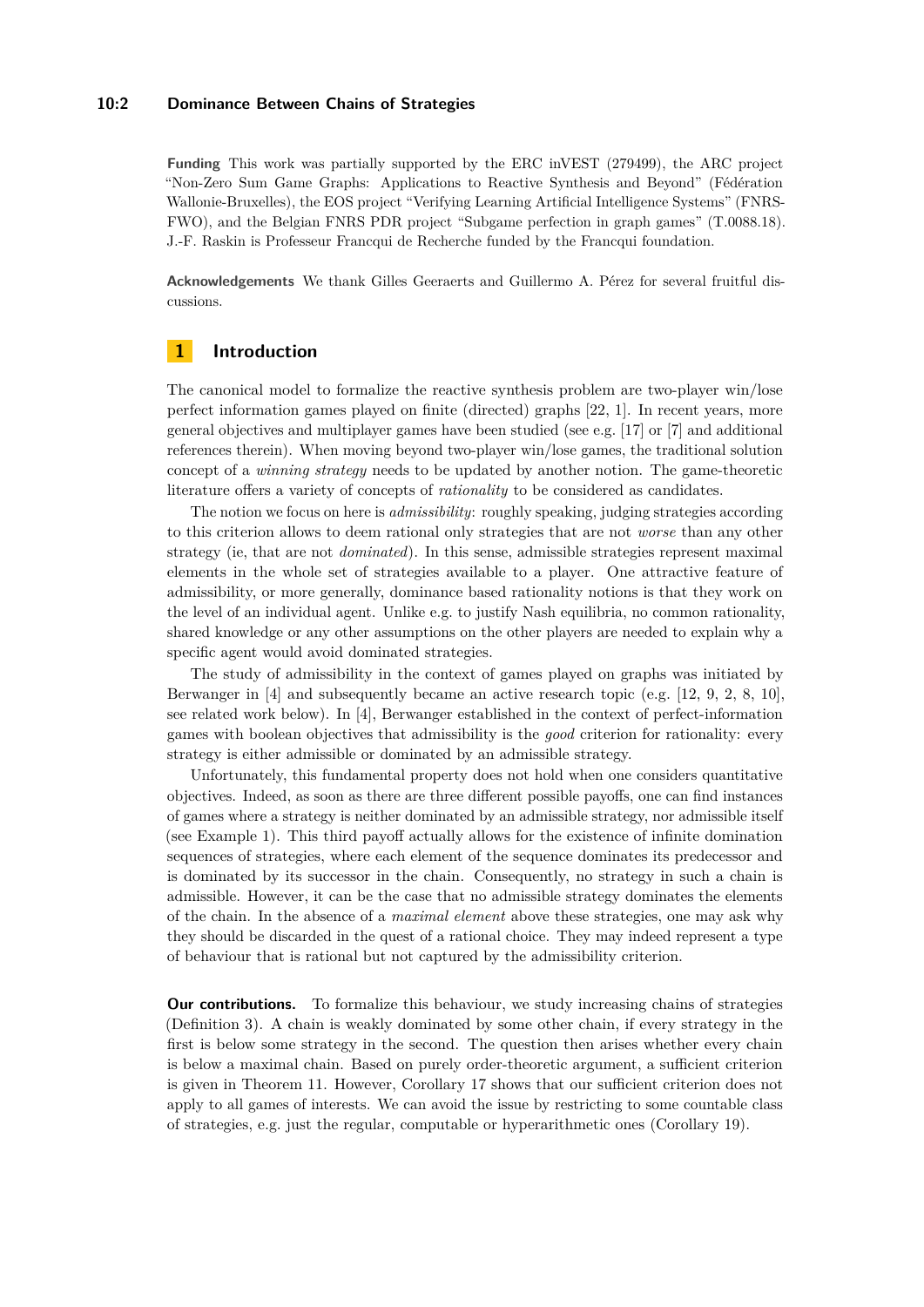#### **N. Basset, I. Jecker, A. Pauly, J-F. Raskin, and M. Van den Bogaard 10:3** 10:3

We test the abstract notion in the concrete setting of generalised safety/reachability games (Definition [21\)](#page-9-1). Based on the observation that the crucial behaviour captured by chains of strategies, but not by single strategies is *Repeat this action a large but finite number of times*, we introduce the notion of a parameterized automaton (Definition [28\)](#page-11-0), which essentially has just this ability over the standard finite automata. We then show that any finite memory strategy is below a maximal chain or strategy realized by a parameterized automaton (Theorem [31\)](#page-12-0).

Finally, we consider some algorithmic properties of chains and parameterized automata in generalised safety/reachability games. It is decidable in PTime whether a parameterized automaton realizes a chain of strategies (Theorem [35\)](#page-14-0). It is also decidable in PTime whether the chain realized by one parameterized automaton dominates the chain realized by another (Theorem [36\)](#page-14-1).

Most proofs are omitted in the paper due to space restrictions. The appendix contains a selection of those. For the full account, we refer to the arXiv version [\[3\]](#page-15-0).

**Related work.** As mentioned above, the study of dominance and admissibility for games played on graphs was initiated by Berwanger in [\[4\]](#page-15-3). Faella analyzed several criteria for how a player should play a win/lose game on a finite graph that she cannot win, eventually settling on the notion of admissible strategy [\[15\]](#page-16-4).

Admissibility in quantitative perfect-information sequential games played on graphs was studied in [\[9\]](#page-15-4). Concurrent games were considered in [\[2\]](#page-15-5). In [\[8\]](#page-15-6), games with imperfect information, but boolean objectives were explored. The study of decision problems related to admissibility (as we do in Subsection [4.3\)](#page-13-0) was advanced in [\[12\]](#page-16-2). The complexity of decision problems related to dominance in normal form games has received attention, see [\[21\]](#page-16-5) for an overview. For the role of admissibility for synthesis, we refer to [\[10\]](#page-16-3).

Our Subsection [3.1](#page-6-1) involves an investigation of cofinal chains in certain partially ordered sets. A similar theme (but with a different focus) is present in [\[25\]](#page-16-6).

# **2 Background**

## **2.1 Games on finite graphs**

A *turn-based multiplayer game* G on a finite graph G is a tuple  $\mathcal{G} = \langle P, G, (p_i)_{i \in P} \rangle$  where:  $\blacksquare$  *P* is the non-empty finite set of players of the game,

- $G = \langle V, E \rangle$  where the finite set *V* of vertices of *G* is equipped with a |*P*|-partition  $\biguplus_i \in P V_i$ , and  $E \subseteq V \times V$  is the edge relation of  $G$ ,
- for each player *i* in  $P$ ,  $p_i$  is a *payoff function* that associates to every infinite path in  $G$  a payoff in R.

**Outcomes and histories.** An *outcome*  $\rho$  of  $\mathcal{G}$  is an infinite path in  $G$ , that is, an infinite sequence of vertices  $\rho = (\rho_k)_{k \in \mathbb{N}} \in V^\omega$ , where for all  $k \in \mathbb{N}$ ,  $(\rho_k, \rho_{k+1}) \in E$ . The set of all possible outcomes in  $\mathcal G$  is denoted  $\text{Out}(\mathcal G)$ . A finite prefix of an outcome is called a *history*. The set of all histories in G is denoted  $\textbf{Hist}(\mathcal{G})$ . For an outcome  $\rho = (\rho_k)_{k \in \mathbb{N}}$  and an integer *l*, we denote by  $\rho_{\leq \ell}$  the history  $(\rho_k)_{0 \leq k \leq \ell}$ . The *length* of the history  $\rho_{\leq \ell}$ , denoted  $|\rho_{\leq \ell}|$  is  $\ell + 1$ . Given an outcome or a history *ρ* and a history *h*, we write  $h \subseteq_{\text{pref}} \rho$  if *h* is a prefix of *ρ*, and we denote by  $h^{-1}$ . *ρ* the unique outcome (or history) such that  $ρ = h.(h^{-1}.ρ)$ . Given an outcome  $\rho$  or a history *h* and  $k \in \mathbb{N}$  (respectively  $k < |h|$ ), we denote by  $\rho_k$  (respectively  $h_k$ ) the  $k + 1$ -th vertex of  $\rho$  (respectively of *h*). For a history *h*, we define the last vertex of *h* to be last(*h*) :=  $h_{|h|-1}$  and its first vertex first(*h*) :=  $h_0$ . For a vertex  $v \in V$ , its set of *successors* is  $E_v = \{v' \in V \mid (v, v') \in E\}.$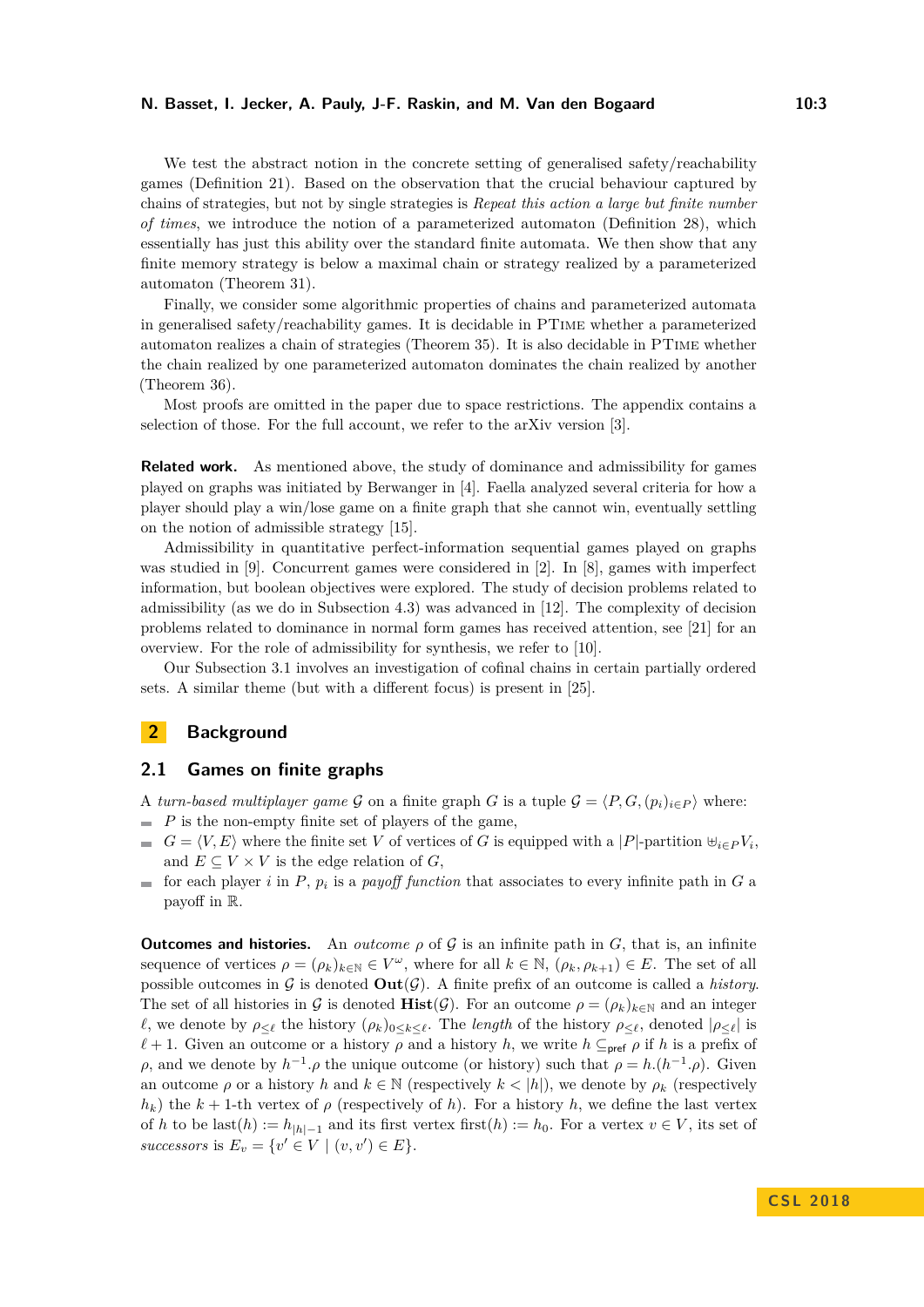#### **10:4 Dominance Between Chains of Strategies**

**Strategy profiles and payoffs.** A *strategy* of a player *i* is a function  $\sigma_i$  that associates to each history *h* such that last $(h) \in V_i$ , a successor state  $v \in E_{last(h)}$ . A tuple of strategies  $(\sigma_i)_{i \in P'}$  where  $P' \subseteq P$ , one for each player in P' is called a *profile* of strategies. Usually, we focus on a particular player *i*, thus, given a profile  $(\sigma_i)_{i \in P}$ , we write  $\sigma_{-i}$  to designate the collection of strategies of players in  $P \setminus \{i\}$ , and the complete profile is written  $(\sigma_i, \sigma_{-i})$ . The set of all strategies of player *i* is denoted  $\Sigma_i(\mathcal{G})$ , while  $\Sigma(\mathcal{G}) = \prod_{i \in P} \Sigma_i(\mathcal{G})$  is the set of all profiles of strategies in the game G and  $\Sigma_{-i}(G)$  is the set of all profiles of all players except Player *i*. As we consider games with perfect information and deterministic transitions, any complete profile  $\sigma_P = (\sigma_i)_{i \in P}$  yields, from any history *h*, a unique outcome, denoted  $\text{Out}_h(\mathcal{G}, \sigma_P)$ . Formally,  $\text{Out}_h(\mathcal{G}, \sigma_P)$  is the outcome  $\rho$  such that  $\rho_{\leq |h|-1} = h$ and for all  $k \geq |h| - 1$ , for all  $i \in P$ , its holds that  $\rho_{k+1} = \sigma_i(\rho_{\leq k})$  if  $\rho_k \in V_i$ . The set of outcomes (resp. histories) *compatible* with a strategy *σ* of player *i* after a history *h*  $\text{dist}_h(\mathcal{G}, \sigma_i) = \{ \rho \in \text{Out}(\mathcal{G}) \mid \exists \sigma_{-i} \in \Sigma_{-i}(\mathcal{G}) \text{ such that } \rho = \text{Out}_h(\mathcal{G},(\sigma_i, \sigma_{-i})) \}$  (resp.  $\textbf{Hist}_h(\sigma) = \{h \in \textbf{Hist}(\mathcal{G}) \mid \exists \rho \in \textbf{Out}_h(\mathcal{G}, \sigma_i), n \in \mathbb{N} \text{ such that } h = \rho_{\leq n}\}\)$ . Each outcome  $\rho$ yields a *payoff*  $p_i(\rho)$  for each Player *i*. We denote with  $p_i(h, \sigma, \tau)$  the payoff of a profile of strategies  $(\sigma, \tau)$  after a history *h*.

Usually, we consider games instances such that players start to play at a fixed vertex. Thus, we call an *initialized game* a pair  $(\mathcal{G}, v_0)$  of a game  $\mathcal{G}$  and a vertex  $v_0 \in V$ . When the initial vertex  $v_0$  is clear from context, we speak directly from  $\mathcal{G}$ ,  $\text{Out}(\mathcal{G}, \sigma_P)$  and  $p_i(\sigma_P)$ instead of  $(\mathcal{G}, v_0)$ ,  $\text{Out}_{v_0}(\mathcal{G}, \sigma_P)$  and  $p_i(v_0, \sigma_P)$ .

**Dominance relation.** In order to compare different strategies of a player *i* in terms of payoffs, we rely on the notion of dominance between strategies: A strategy  $\sigma \in \Sigma_i$  is *weakly dominated* by a strategy  $\sigma' \in \Sigma_i$  *at a history h* compatible with  $\sigma$  and  $\sigma'$ , denoted  $\sigma \preceq_h \sigma'$ , if for every  $\tau \in \Sigma_{-i}$ , we have  $p_i(h, \sigma, \tau) \leq p_i(h, \sigma', \tau)$ . We say that  $\sigma$  is weakly dominated by  $\sigma'$ , denoted  $\sigma \preceq \sigma'$  if  $\sigma \preceq_{v_0} \sigma'$ , where  $v_0$  is the initial state of  $\mathcal{G}$ . A strategy  $\sigma \in \Sigma_i$  is *dominated* by a strategy  $\sigma' \in \Sigma_i$ , *at a history h* compatible with  $\sigma$  and  $\sigma'$ , denoted  $\sigma \prec_h \sigma'$ , if  $\sigma \preceq_h \sigma'$  and there exists  $\tau \in \Sigma_{-i}$ , such that  $p_i(h, \sigma, \tau) < p_i(h, \sigma', \tau)$ . We say that  $\sigma$  is dominated by  $\sigma'$ , denoted  $\sigma \prec \sigma'$  if  $\sigma \prec_{v_0} \sigma'$ , where  $v_0$  is the initial state of  $\mathcal{G}$ . Strategies that are not dominated by any other strategies are called *admissible*: A strategy  $\sigma \in \Sigma_i$  is *admissible* (respectively *from h*) if  $\sigma \nless \sigma'$  (resp.  $\sigma \nless h$ ,  $\sigma'$ ) for every  $\sigma' \in \Sigma_i$ .

**Antagonistic and Cooperative Values.** To study the rationality of different behaviours in a game G, it is useful to be able to know, for a player *i*, a fixed strategy  $\sigma \in \Sigma_i$  and any history *h*, the worst possible payoff Player *i* can obtain with  $\sigma$  from *h* (i.e., the payoff he will obtain assuming the other players play *antagonistically*), as well as the best possible payoff Player *i* can hope for with  $\sigma$  from  $h$  (i.e., the payoff he will obtain assuming the other players play *cooperatively*). The first value is called the *antagonistic value of the strategy*  $\sigma$  of Player *i* at history *h* in G and the second value is called the *cooperative value of the strategy σ* of Player *i* at history *h* in G. They are formally defined as  $aVal_i(\mathcal{G}, h, \sigma) := inf_{\tau \in \Sigma_{-i}} p_i(\textbf{Out}_h(\sigma, \tau))$  and  $\text{cVal}_i(\mathcal{G}, h, \sigma) := \sup_{\tau \in \Sigma_{-i}} p_i(\textbf{Out}_h(\sigma, \tau)).$ 

Prior to any choice of strategy of Player *i*, we can define, for any history *h*, the *antagonistic value of h* for Player *i* as  $aVal_i(\mathcal{G}, h) := \sup_{\sigma \in \Sigma_i} aVal_i(\mathcal{G}, h, \sigma)$  and the *cooperative value of h* for Player *i* as  $cVal_i(\mathcal{G}, h) := \sup_{\sigma \in \Sigma_i} cVal_i(\mathcal{G}, h, \sigma)$ . Furthermore, one can ask, from a history *h*, what is the maximal payoff one can obtain *while* ensuring the antagonistic value of *h*. Thus, we define the *antagonistic-cooperative value of h* for Player *i* as  $\text{acVal}_i(\mathcal{G}, h) :=$  $\sup \{cVal_i(\mathcal{G}, h, \sigma) \mid \sigma \in \Sigma_i \text{ and } \partial \text{Val}_i(\mathcal{G}, h, \sigma) \geq \partial \text{Val}_i(\mathcal{G}, h) \}.$  From now on, we will omit to precise  $\mathcal G$  when it is clear from the context.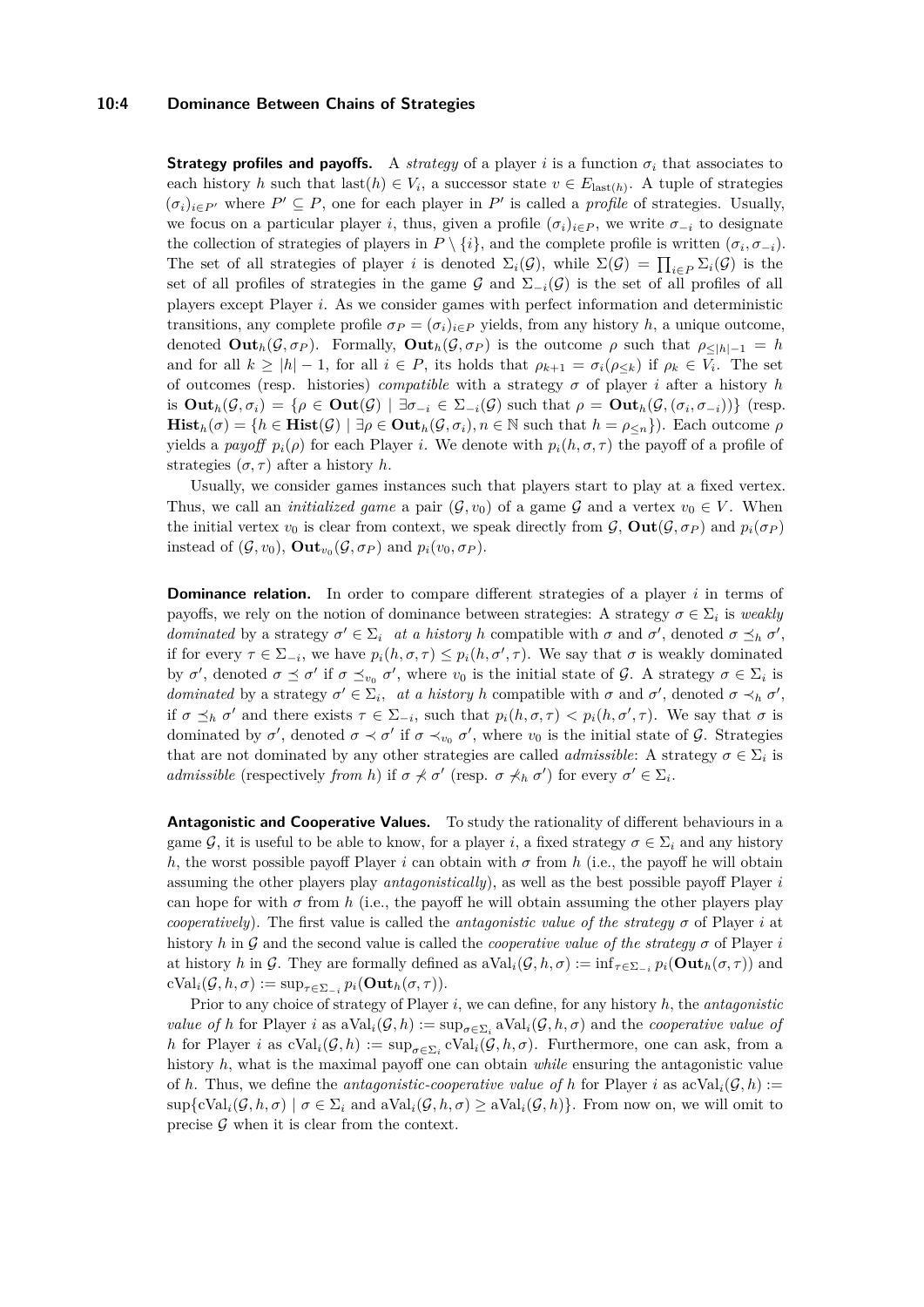

<span id="page-4-1"></span>**Figure 1** The *Help-me?*-game.

An initialized game  $(G, v_0)$  is *well-formed for Player i* if, for every history  $h \in \mathbf{Hist}_{v_0}(G)$ , there exists a strategy  $\sigma \in \Sigma_i$  such that  $aVal_i(h, \sigma) = aVal(h)$ , and a strategy  $\sigma' \in \Sigma_i$  such that  $cVal_i(h, \sigma') = cVal(h)$ . In other words, at every history *h*, Player *i* has a strategy that ensures the payoff  $aVal_i(h)$ , and a strategy that allows the other players to cooperate to yield a payoff of cVal*i*(*h*).

In the following, we will always focus on the point of view of one player *i*, thus we will sometimes refer to him as the *protagonist* and assume it is the first player, while the other players −*i* can be seen as a coalition and abstracted to a single player, that we will call the *antagonist*. Furthermore, we will omit the subscript *i* to refer to the protagonist when we use the notations  $aVal_i$ ,  $cVal_i$ ,  $acVal_i$ ,  $p_i$ , etc...

<span id="page-4-0"></span> $\triangleright$  **Example [1.](#page-4-1)** Consider the game depicted in Figure 1. The protagonist owns the circle vertices. The payoffs are defined as follows for the protagonist :

$$
p(\rho) = \begin{cases} 0 \text{ if } \rho = (v_0 v_1)^{\omega}, \\ 1 \text{ if } \rho = (v_0 v_1)^n v_0 \ell_1^{\omega} \text{ where } n \in \mathbb{N}, \\ 2 \text{ if } \rho = (v_0 v_1)^n \ell_2^{\omega} \text{ where } n \in \mathbb{N}. \end{cases}
$$

Let us first look at the possible behaviours of the protagonist in this game, when he makes no assumption on the payoff function of the antagonist. He can choose to be "optimistic" and opt to try (at least for some time, or forever) to go to  $v_1$  in the hope that the antagonist will cooperate to bring him to  $\ell_2$ , or settle from the start and go directly to  $\ell_1$ , not counting on any help from the antagonist. We denote by  $s_k$  the strategy that prescribes to choose  $v_1$  as the successor vertex at the first *k* visits of  $v_0$ , and  $\ell_1$  at the  $k + 1$ -th visit, while  $s_\omega$ denotes the strategy that prescribes  $v_1$  at every visit of  $v_0$ .

Fix  $k \in \mathbb{N}$ . Then,  $s_k \prec s_{k+1}$ : Indeed, for all  $\tau \in \Sigma_{-i}$ , if  $p(s_k, \tau) = 2$ , then there exists  $j \leq k$  such that  $\tau((v_0v_1)^j) = \ell_2$ . As  $s_k$  and  $s_{k+1}$  agree up to  $(v_0v_1)^k q_0$ , we have that  $\textbf{Out}(s_{k+1}, \tau) = (v_0v_1)^j \ell_2^{\omega} = \textbf{Out}(s_k, \tau)$ , thus  $p(s_{k+1}, \tau) = 2$  as well. Furthermore, consider a strategy  $\tau$  such that  $\tau((v_0v_1)^j) = v_0$  for all  $j \leq k$  and  $\tau((v_0v_1)^{k+1}) = \ell_2$ . Then  $p(s_k, \tau) = 1$ while  $p(s_{k+1}, \tau) = 2$ . Finally, consider the strategy  $\tau$  such that  $\tau((v_0v_1)^k) = v_0$  for all  $k \in \mathbb{N}$ . Then  $p(s_k, \tau) = 1 = p(s_{k+1}, \tau)$ . Hence,  $s_k \prec s_{k+1}$ . In addition, we observe that  $s_\omega$ is admissible: for any strategy  $s_k$ , the strategy  $\tau$  of the antagonist that moves to  $\ell_2$  at the  $k+1$ -th visit of  $v_1$  yields a payoff of 1 against strategy  $s_k$  but 2 against strategy  $s_\omega$ . Thus,  $s_{\omega} \npreceq s_k$  for any  $k \in \mathbb{N}$ .

**Quantitative vs Boolean setting.** Remark that in the boolean variant of the *Help-me?* game considered in Example [1,](#page-4-0) where the payoff associated with the vertex  $\ell_1$  is 0 and the payoff associated with the vertex  $\ell_2$  is 1, every strategy  $s_k$  for  $k \in \mathbb{N}$  is in fact dominated by  $s_\omega$ , as  $s_k$  and  $s_\omega$  both yield payoff 0 against  $\tau$  such that  $\tau((v_0v_1)^k) = v_0$  for all  $k \in \mathbb{N}$ . In fact, Berwanger in [\[4\]](#page-15-3), showed that boolean games with *ω*-regular objectives enjoy the following fundamental property: every strategy is either admissible, or dominated by an admissible strategy. The existence of an admissible strategy in any such game follows as an immediate corollary.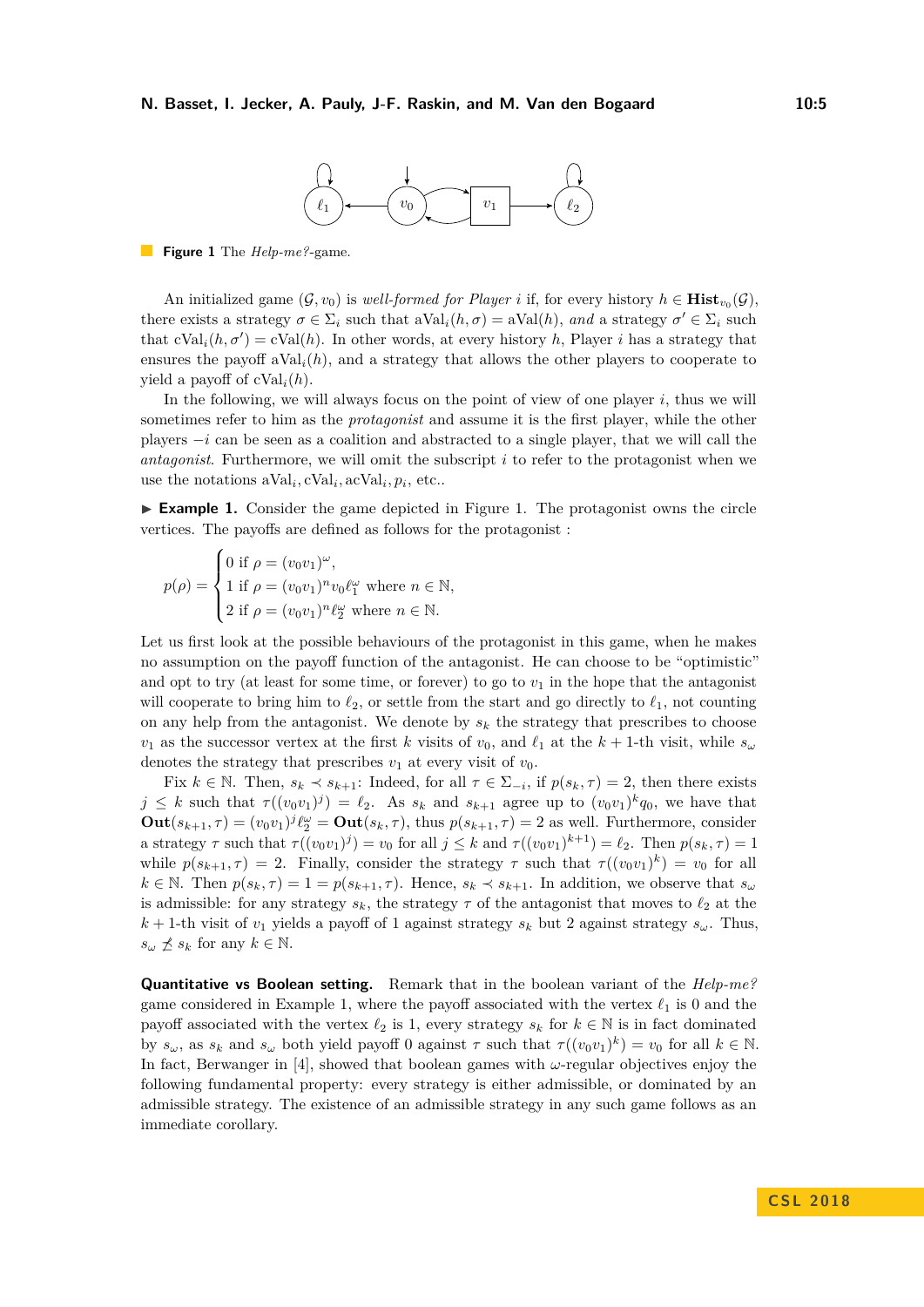## **10:6 Dominance Between Chains of Strategies**

Let us now illustrate how admissibility fails to capture fully the notion of rational behaviour in the quantitative case. Firstly, recall that the existence of admissible strategies is not guaranteed in this setting (see for instance the examples given in [\[9\]](#page-15-4)). In [\[9\]](#page-15-4), the authors identified a class of games for which the existence of admissible strategies (for Player *i*) is guaranteed: well-formed games (for Player *i*). However, even in such games, the desirable fundamental property that holds for boolean games is not assured to hold anymore. In fact, this is already true for quantitative well-formed games with only three different payoffs and really simple payoff functions. Indeed, consider again the *Help-me?* game in Figure [1.](#page-4-1) Remark that it is a well-formed game for the protagonist. We already showed that any strategy  $s_k$  is dominated by the strategy  $s_{k+1}$ . Thus, none of them is admissible. The only admissible strategy is  $s_\omega$ . It is easy to see that  $s_k \npreceq s_\omega$  for any  $k \in \mathbb{N}$ : Let  $\tau \in \Sigma_{-i}$  be such that  $\tau((v_0v_1)^k) = v_0$  for all  $k \in \mathbb{N}$ . Then  $p(s_k, \tau) = 1 > 0 = p(s_\omega, \tau)$ . To sum up, we see that there exists an infinite sequence  $(s_k)_{k \in \mathbb{N}}$  of strategies such that none of its elements is dominated by the only admissible strategy  $s_\omega$ . However, the sequence  $(s_k)_{k\in\mathbb{N}}$  is totally ordered by the dominance relation. Based on these observations, we take the approach to not only consider single strategies, but also such ordered sequences of strategies, that can represent a type of rational behaviour not captured by the admissibility concept.

## **2.2 Order theory**

In this paragraph we recall the standard results from order theory that we need (see e.g. [\[19\]](#page-16-7)).

A *linear order* is a total, transitive and antisymmetric relation. A linearly ordered set  $(R, \prec)$  is a *well-order*, if every subset of R has a minimal element w.r.t.  $\prec$ . The ordinals are the canonical examples of well-orders, in as far as any well-order is order-isomorphic to an ordinal. The ordinals themselves are well-ordered by the relation  $\lt$  where  $\alpha \leq \beta$  iff  $\alpha$ order-embeds into  $\beta$ . The first infinite ordinal is denoted by  $\omega$ , and the first uncountable ordinal by  $\omega_1$ .

A *partial order* is a transitive and reflexive relation. Let  $(X, \preceq)$  be a partially ordered set (*poset* for short). A *chain* in  $(X, \preceq)$  is a subset of X that is totally ordered by  $\preceq$ . An *increasing chain* is an ordinal-indexed family  $(x_\beta)_{\beta<\alpha}$  of elements of *X* such that  $\beta<\gamma<\alpha \Rightarrow x_\beta \prec x_\gamma$ . If we only have that  $\beta < \gamma$  implies  $x_{\beta} \preceq x_{\gamma}$ , we speak of a *weakly increasing chain*. We are mostly interested in (weakly) increasing chains in this paper, and will thus occasionally suppress the words *weakly increasing* and only speak about *chains*.

A subset *Y* of a partially ordered set  $(X, \preceq)$  is called *cofinal*, if for every  $x \in X$  there is a  $y \in Y$  with  $x \preceq y$ . A consequence of the axiom of choice is that every chain contains a cofinal increasing chain, which is one reason for our focus on increasing chains. It is obvious that having multiple maximal elements prevents the existence of a cofinal chain, but even a lattice can fail to admit a cofinal chain. An example we will go back to is  $\omega_1 \times \omega$  (cf. [\[19\]](#page-16-7)).

If  $(X, \preceq)$  admits a cofinal chain, then its *cofinality* (denoted by  $\text{cof}(X, \preceq)$ ) is the least ordinal  $\alpha$  indexing a cofinal increasing chain in  $(X, \preceq)$ . The possible values of the cofinality are 1 or infinite regular cardinals (it is common to identify a cardinal and the least ordinal of that cardinality). In particular, a countable chain can only have cofinality 1 or  $\omega$ . The first uncountable cardinal  $\aleph_1$  is regular, and  $\text{cof}(\omega_1) = \omega_1$ .

We will need the probably most-famous result from order theory:

<span id="page-5-0"></span> $\blacktriangleright$  **Lemma 2** (Zorn's Lemma). If every chain in  $(X, \preceq)$  has an upper bound, then every *element of X is below a maximal element.*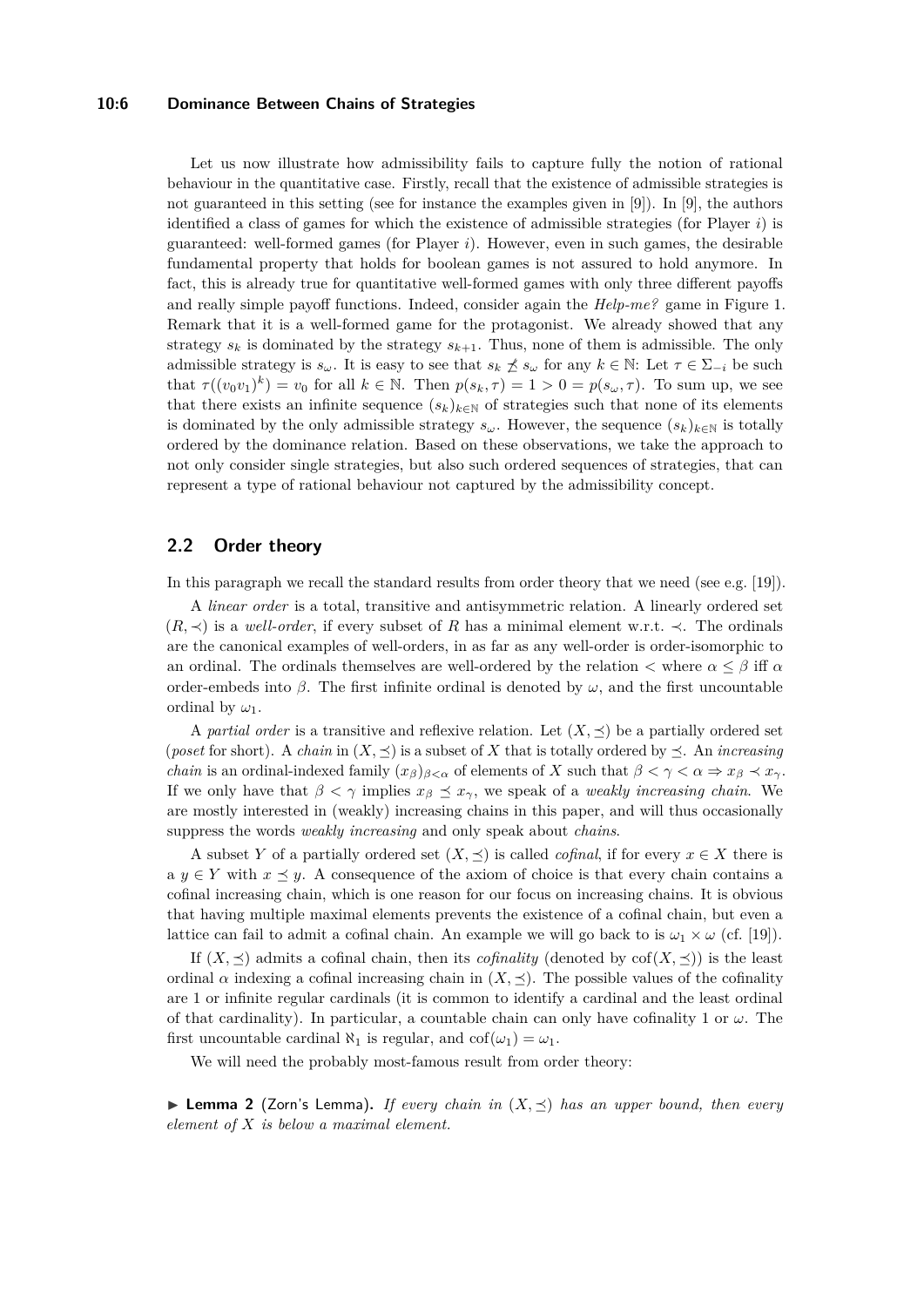# <span id="page-6-2"></span>**3 Increasing chains of strategies**

## <span id="page-6-1"></span>**3.1 Ordering chains**

In this subsection, we study the poset of increasing chains in a given poset  $(X, \preceq)$ . We denote by  $\text{IC}(X, \preceq)$  the set of increasing chains in  $(X, \preceq)$ . Our intended application will be that  $(X, \preceq)$  is the set of strategies for the protagonist in a game ordered by the dominance relation. However, in this subsection we are not exploiting any properties specific to the game-setting. Instead, our approach is purely order-theoretic.

<span id="page-6-0"></span> $\blacktriangleright$  **Definition 3.** We introduce an order  $\sqsubset$  on IC(*X*,  $\prec$ ) by defining:

 $(x_{\beta})_{\beta < \alpha} \subseteq (y_{\gamma})_{\gamma < \delta}$  if  $\forall \beta < \alpha \exists \gamma < \delta \ x_{\beta} \preceq y_{\gamma}$ 

Note that  $\subseteq$  is a partial order. Let  $\doteq$  denote the corresponding equivalence relation. We will occasionally write short IC for  $(IC(X, \preceq), \sqsubseteq)$ .

Inspired by our application to dominance between strategies in games, we will refer to both  $\leq$  and  $\subseteq$  as the *dominance* relation, and might express e.g.  $(x_{\beta})_{\beta < \alpha} \subseteq (y_{\gamma})_{\gamma < \delta}$  as  $(x_{\beta})_{\beta<\alpha}$  *is dominated by*  $(y_{\gamma})_{\gamma<\delta}$ , or  $(y_{\gamma})_{\gamma<\delta}$  *dominates*  $(x_{\beta})_{\beta<\alpha}$ . There is no risk to confuse whether  $\leq$  or  $\subseteq$  is meant, since  $x \leq y$  iff  $(x)_{\beta < 1} \subseteq (y)_{\gamma < 1}$ . Continuing the identification of  $x \in X$  and  $(x)_{\beta < 1} \in \mathcal{IC}$ , we will later also speak about a single strategy dominating a chain or vice versa.

The central notion we are interested in will be that of a maximal chain:

▶ **Definition 4.**  $A \in \mathcal{IC}$  is called *maximal*, if  $A \sqsubseteq B$  for  $B \in \mathcal{IC}$  implies  $B \sqsubseteq A$ .

We desire situations where every chain in IC is either maximal or below a maximal chain. Noting that this goal is precisely the conclusion of Zorn's Lemma (Lemma [2\)](#page-5-0), we are led to study chains of chains; for if every chain of chains is bounded, Zorn's Lemma applies. Since  $(IC, \Box)$  is a poset just as  $(X, \preceq)$  is, notions such as cofinality apply to chains of chains just as they apply to chains. We will gather a number of lemmas we need to clarify when chains of chains are bounded.

In a slight abuse of notation, we write  $(x_\beta)_{\beta<\alpha}\subseteq (y_\gamma)_{\gamma<\delta}$  iff  $\{x_\beta\mid \beta<\alpha\}\subseteq \{y_\gamma\mid \gamma<\delta\}.$ Clearly,  $(x_\beta)_{\beta<\alpha} \subseteq (y_\gamma)_{\gamma<\delta}$  implies  $(x_\beta)_{\beta<\alpha} \subseteq (y_\gamma)_{\gamma<\delta}$ . We can now express cofinality by noting that  $(x_\beta)_{\beta<\alpha}$  is cofinal in  $(y_\gamma)_{\gamma<\delta}$  iff  $(x_\beta)_{\beta<\alpha}\subseteq (y_\gamma)_{\gamma<\delta}$  and  $(y_\gamma)_{\gamma<\delta}\subseteq (x_\beta)_{\beta<\alpha}$ . We recall that the cofinality of  $(y_\gamma)_{\gamma<\delta}$  (denoted by cof $((y_\gamma)_{\gamma<\delta})$  is the least ordinal  $\alpha$  such that there exists some  $(x_\beta)_{\beta < \alpha}$  which is cofinal in  $(y_\gamma)_{\gamma < \delta}$ .

**Lemma 5.** If  $(x_\beta)_{\beta < \alpha} \doteq (y_\gamma)_{\gamma < \delta}$ , then there is some  $(y_\lambda')_{\lambda < \alpha'} \subseteq (y_\gamma)_{\gamma < \delta}$  with  $\alpha' \leq \alpha$  and  $(y'_\lambda)_{\lambda < \alpha'} \doteq (y_\gamma)_{\gamma < \delta}.$ 

**► Corollary 6.** cof( $(y_\gamma)_{\gamma<\delta}$ ) *is equal to the least ordinal*  $\alpha$  *such that there exists*  $(x_\beta)_{\beta<\alpha}$ *with*  $(x_\beta)_{\beta < \alpha} \doteq (y_\gamma)_{\gamma < \delta}$ .

**► Corollary 7.** For every chain  $(y_γ)_{γ ≤ δ}$  there exists an equivalent chain  $(x_β)_{β < α}$  such that  $\alpha = 1$  *or*  $\alpha$  *is an infinite regular cardinal. In particular, if*  $\delta$  *is countable, then*  $(y_{\gamma})_{\gamma < \delta}$  *is equivalent to a singleton or some chain*  $(x_n)_{n \leq \omega}$ *.* 

We briefly illustrate the concepts introduced so far in the game setting. Notice that for a game G and a Player *i*, the pair  $(\Sigma_i(\mathcal{G}), \preceq)$  is indeed a partially ordered set. We can thus consider the set  $IC(\Sigma_i(\mathcal{G}), \preceq)$  of increasing chains of strategies in  $\mathcal{G}$ .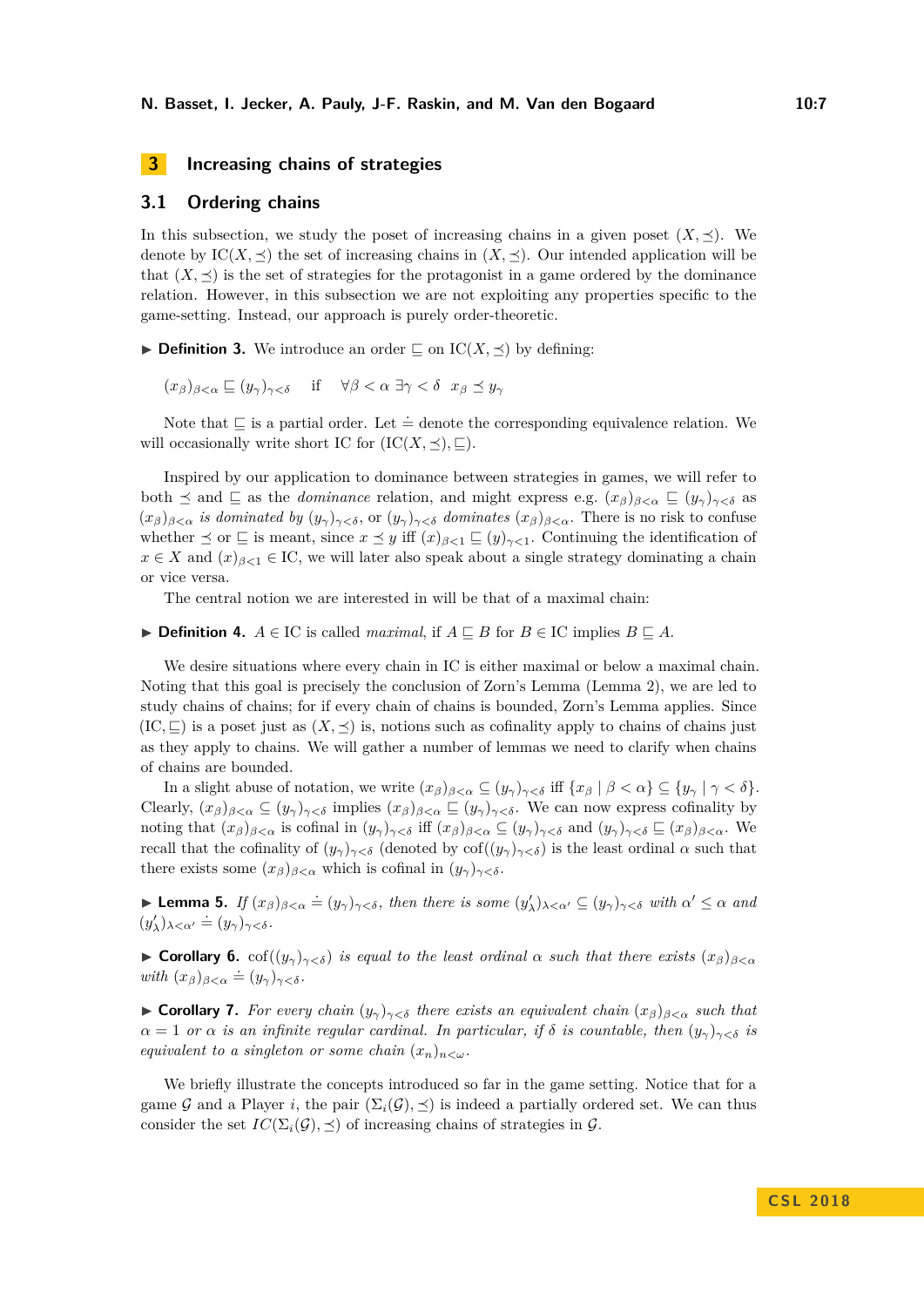## **10:8 Dominance Between Chains of Strategies**

<span id="page-7-3"></span>**Example 8.** Recall the *Help-me?* game of Figure [1](#page-4-1) and consider the set  $(\Sigma_i, \preceq)$  of strategies of the protagonist partially ordered by the weak dominance relation. Any single strategy is an increasing chain, indexed by the ordinal 1. We already noted that the strategy  $s_{\omega}$ is admissible, thus the chain consisting of  $s_\omega$  is maximal with respect to  $\subseteq$ . Furthermore, the sequence of strategies  $(s_k)_{k\lt\omega}$  is an increasing chain. Indeed, we know that for any  $k < \omega$ , we have  $s_k \prec s_{k+1}$ . It is a maximal one: in fact, since the set of strategies of the protagonist solely consists of the strategies of this chain and  $s_\omega$ , and as  $s_k \nleq s_\omega$  for any  $k < \omega$ , we get that any chain  $(\sigma_{\beta})_{\beta<\alpha}$  such that  $(s_k)_{k<\omega}\subseteq(\sigma_{\beta})_{\beta<\alpha}$  satisfies  $(\sigma_{\beta})_{\beta<\alpha}\subseteq(s_k)_{k<\omega}$ . Thus,  $(\sigma_{\beta})_{\beta<\alpha} \subseteq (s_k)_{k<\omega}$ . Let  $(\sigma_{\beta})_{\beta<\alpha}$  be an increasing chain indexed by the ordinal  $\alpha$ . First, remark that  $\alpha \leq \omega$ . If  $\alpha < \omega$ , then the cofinality of  $(\sigma_{\beta})_{\beta < \alpha}$  is 1 as  $(\sigma_{\beta})_{\beta < \alpha}$  is equivalent to the strategy  $\sigma_{\alpha-1}$ : every strategy of  $(\sigma_{\beta})_{\beta<\alpha}$  is weakly dominated by  $\sigma_{\alpha-1}$ , and as the strategy  $\sigma_{\alpha-1}$  is included in the increasing chain  $(\sigma_{\beta})_{\beta<\alpha}$ , it is weakly dominated by  $(\sigma_{\beta})_{\beta < \alpha}$ . If  $\alpha = \omega$ , then the cofinality of  $(\sigma_{\beta})_{\beta < \alpha}$  is  $\omega$ : As for every finite chain  $(\sigma'_{\beta'})_{\beta' < \alpha'}$ with  $1 < \alpha' < \omega$ , there exists  $n < \omega$  such that  $(\sigma'_{\beta'})_{\beta' < \alpha'} \sqsubset \sigma_n$ , and thus  $(\sigma_{\beta})_{\beta < \alpha}$  is not (weakly) dominated by  $(\sigma'_{\beta'})_{\beta' < \alpha'}$ . Moreover, we have that  $(\sigma_{\beta})_{\beta < \alpha} \doteq (s_k)_{k < \omega}$  and is thus maximal. Indeed, since  $(\sigma_{\beta})_{\beta<\alpha}$  is a chain that is not a singleton, we already know that  $(\sigma_{\beta})_{\beta<\alpha} \subseteq (s_k)_{k<\omega}$ , that is  $(\sigma_{\beta})_{\beta<\alpha} \subseteq (s_k)_{k<\omega}$ . Let now  $k<\omega$ . As  $(\sigma_{\beta})_{\beta<\alpha}$  is an increasing chain and  $\alpha = \omega$ , we have that there exists  $n < \omega$  and  $k' \geq k$  such that  $\sigma_n = s_{k'}$ . Thus,  $s_k \preceq \sigma_n$  since  $(s_k)_{k < \omega}$  is an increasing chain. Hence, we also have  $(s_k)_{k < \omega} \sqsubseteq (\sigma_\beta)_{\beta < \alpha}$ .

Now we are ready to prove the main technical result of this section [3.1,](#page-6-1) which identifies the potential obstructions for each chain in IC to have an upper bound:

## <span id="page-7-1"></span>I **Lemma 9.** *The following are equivalent:*

- **1.** *If*  $((x<sub>\beta</sub><sup>\gamma</sup>)<sub>\beta<\alpha<sub>\gamma</sub></sub>)<sub>\gamma<\delta</sub>$  is an increasing chain in IC, then it has an upper bound in IC.
- **2.** *If*  $((x_{\beta}^{\gamma})_{\beta < \alpha})_{\gamma < \delta}$  *is an increasing chain in* IC *with*  $\alpha \neq \delta$ ,  $\text{cof}((x_{\beta}^{\gamma})_{\beta < \alpha}) = \alpha > 1$  *and*  $\mathrm{cof}(((x^{\gamma}_{\beta})_{\beta<\alpha})_{\gamma<\delta})=\delta>1$ , then it has an upper bound in IC.

Let us illustrate the problem of extending Lemma [9](#page-7-1) by an example:

<span id="page-7-2"></span>**Example 10** ([\[19,](#page-16-7) Example 1]). Let  $(X, \preceq) = \omega_1 \times \omega$ , i.e. the product order of the first uncountable ordinal and the first infinite ordinal. Consider the chain of chains given by  $x_n^{\gamma} = (\gamma, n)$ , this corresponds to the case  $\alpha = \omega$ ,  $\delta = \omega_1$  in Lemma [9.](#page-7-1) If this chain of chains had an upper bound, then  $\omega_1 \times \omega$  would need to admit a cofinal chain. However, this is not the case.

However, we can guarantee the existence of a maximal chain above any chain when there is no uncountable increasing chain of increasing chains.

<span id="page-7-0"></span>▶ **Theorem 11.** *If all increasing chains of elements in* IC *(i.e., increasing chains of increasing chains of elements of*  $(X, \preceq)$ *) have a countable number of elements, then for every*  $A \in \mathcal{IC}$ *there exists a maximal*  $B \in \mathcal{IC}$  *with*  $A \subseteq B$ *.* 

**Proof.** We first argue that Condition 2 in Lemma [9](#page-7-1) is vacuously true. As all increasing chains in IC are countable, the only possible value  $\delta > 1$  for  $\delta = \text{cof}(((x_{\beta}^{\gamma})_{\beta < \alpha})_{\gamma < \delta})$  is  $\delta = \omega$ . As  $(X, \preceq)$  embeds into IC, if all chains in IC are countable, then so are all chains in  $(X, \preceq)$ . This tells us that the only possible value for *α* is  $\alpha = \omega$ . But then  $\alpha \neq \delta$  cannot be satisfied.

By Lemma [9,](#page-7-1) Condition 1 follows. We can then apply Zorn's Lemma (Lemma [2\)](#page-5-0) to conclude the claim.

A small modification of the example shows that we cannot replace the requirement that IC has only countable increasing chains in Theorem [11](#page-7-0) with the simpler requirement that  $(X, \preceq)$  has only countable increasing chains: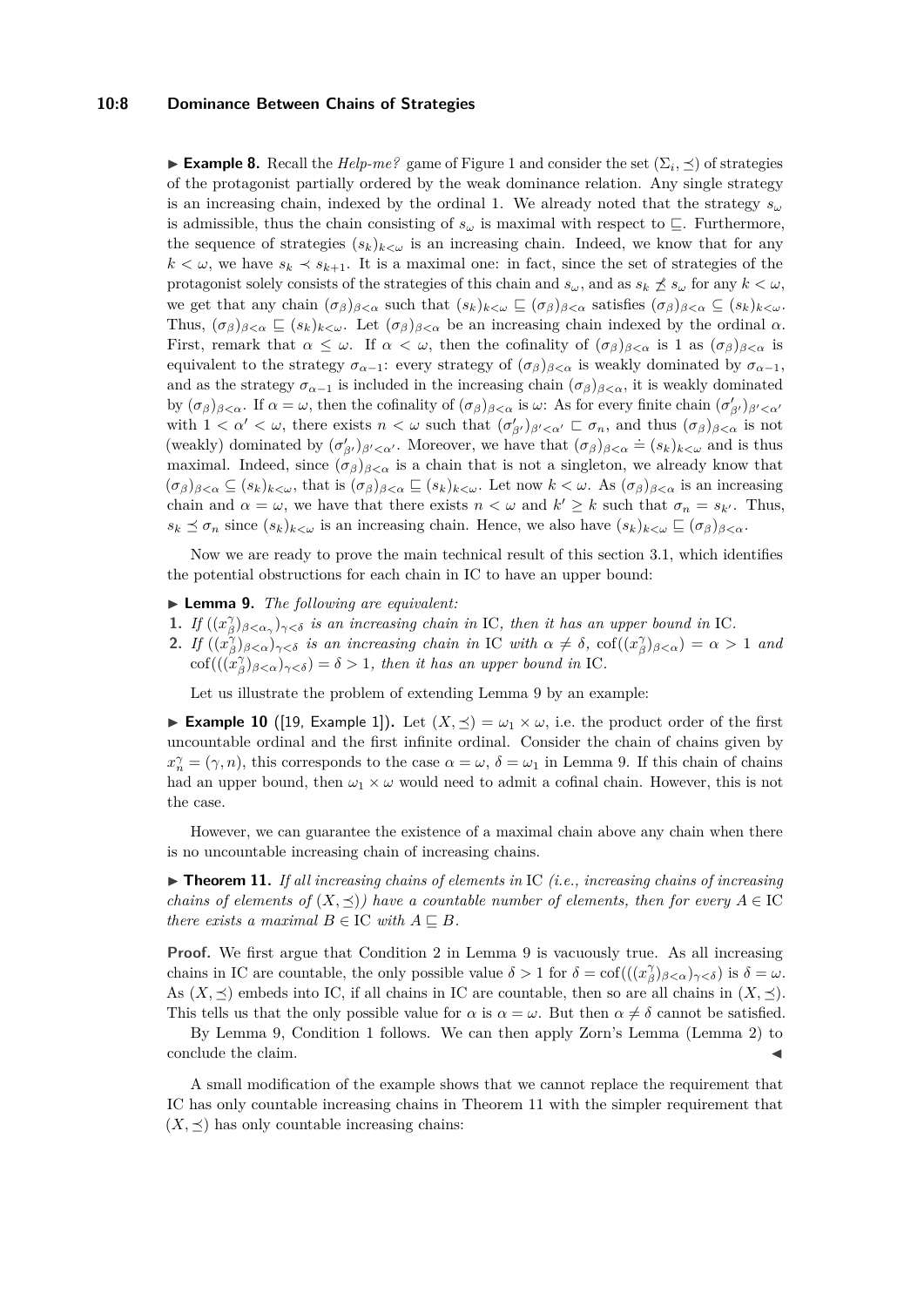<span id="page-8-1"></span>

**(a)** A variant of the *Help-me?* game with an extra loop. **(b)** A variant of the *Help-me?* game with two paths from  $v_0$  to  $v_2$ .

**Figure 2** Two variants of the *Help-me?* game.

**► Example 12.** Let  $X = \omega_1 \times \omega$ , and let  $(\alpha, n) \prec (\beta, m)$  iff  $\alpha \leq \beta$  and  $n < m$ . Then  $(X, \preceq)$ has only countable increasing chains, but IC still has the chain of chains given by  $x_n^{\gamma} = (\gamma, n)$ as in Example [10.](#page-7-2)

## **3.2 Uncountably long chains of chains**

Unfortunately, we can design a game such that there exists an uncountable increasing chain of increasing chains. Thus the existence of a maximal element above any chain is not guaranteed by Theorem [11.](#page-7-0) In fact, we will see that the chain of chains of uncountable length we construct is not below any maximal chain.

<span id="page-8-2"></span>**Example 13.** We consider a variant of the  $Help-me$ ? game (Example [1\)](#page-4-0), depicted in Figure [2a.](#page-8-1) The strategies of the protagonist in this game can be described by functions  $f : \mathbb{N} \to \mathbb{N} \cup \{\infty\}$  describing how often the protagonist is willing to repeat the second loop (between  $v_1$  and  $v_2$ ) given the number of repetitions the antagonist made in the first loop (at  $v<sub>0</sub>$ ). With the same reasoning as in Example [1](#page-4-0) we find that the strategy corresponding to a function *g* dominates the strategy corresponding to *f* iff  $\forall n \in \mathbb{N}$   $f(n) = \infty \Leftrightarrow g(n) = \infty$  and  $∀n ∈ ℕf(n) ≤ g(n).$ 

**► Definition 14.** Let  $\mathbb{N}^{\mathbb{N}}$  denote the set of functions  $f : \mathbb{N} \to \mathbb{N}$ . For  $f, g \in \mathbb{N}^{\mathbb{N}}$ , let  $f \leq g$ denote that  $\forall n \in \mathbb{N}$   $f(n) \leq g(n)$ .

<span id="page-8-4"></span>**Dbservation 15.** There is an embedding of  $(N^N, \leq)$  into the strategies of the game in Example [13](#page-8-2) ordered by dominance such that no strategy in the range of embedding is dominated by a strategy outside the range of the embedding.

<span id="page-8-5"></span>▶ **Proposition [1](#page-8-3)6** (<sup>1</sup>). For every chain  $(f_n)_{n \in \mathbb{N}}$  in  $(\mathbb{N}^{\mathbb{N}}, \leq)$  there exists a chain of chains  $((f_n^{\alpha})_{n<\omega})_{\alpha<\omega_1}$  of length  $\omega_1$  with  $(f_n^0)_{n<\omega}\supseteq (f_n)_{n<\omega}$ .

<span id="page-8-0"></span>I **Corollary 17.** *The game in Example [13](#page-8-2) has uncountably long chains of chains not below any maximal chains.*

**Proof.** Combine Observation [15](#page-8-4) and Proposition [16.](#page-8-5)

<span id="page-8-3"></span><sup>&</sup>lt;sup>1</sup> This result is adapted from an answer by user *Deedlit* on <math.stackexchange.org> [\[16\]](#page-16-8).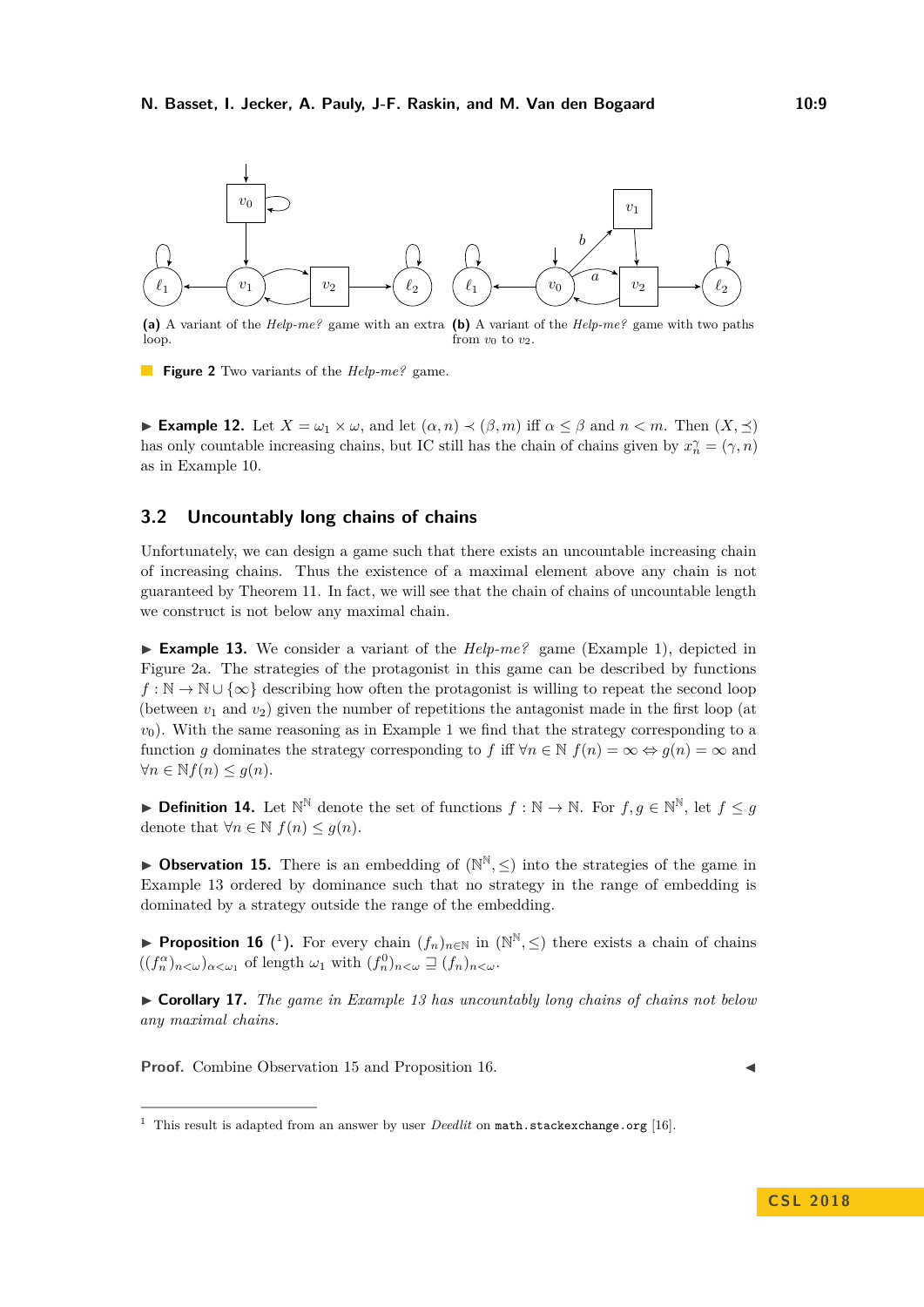#### **10:10 Dominance Between Chains of Strategies**

# **3.3** Chains over countable posets  $(X, \prec)$

Our proof of Proposition [16](#page-8-5) crucially relied on functions of type  $f : \mathbb{N} \to \mathbb{N}$  with arbitrarily high rate of growth. In concrete applications such functions would typically be unwelcome. In fact, for almost all classes of games of interest in (theoretical) computer science, a countable collection of strategies suffices for the players to attain their attainable goals. Restricting to computable strategies often makes sense. Many games played on finite graphs are even finite-memory determined (see [\[18\]](#page-16-9) for how this extends to the quantitative case), and thus strategies implementable by finite automata are all that need to be considered.

Restricting consideration to a countable set of strategies indeed circumvents the obstacle presented by Proposition [16.](#page-8-5) The reason is that the cardinality of the length of a chain of chains cannot exceed that of the underlying partially ordered set  $(X, \preceq)$ :

<span id="page-9-2"></span>**Proposition 18.** For any increasing chain  $((x^{\gamma}_{\beta})_{\beta < \alpha})_{\gamma < \delta}$  in IC(*X*,  $\preceq$ ) we find that  $|\delta| \leq |X|$ .

**Proof.** Let  $X_{\gamma} = \{x \in X \mid \exists \beta < \alpha \ x \preceq x_{\beta}^{\gamma}\}$ . We find that  $X_{\gamma_1} \subsetneq X_{\gamma_2}$  for any  $\gamma_1 < \gamma_2 < \delta$ as a direct consequence of  $(x_\beta^{\gamma_1})_{\beta < \alpha} \subset (x_\beta^{\gamma_2})_{\beta < \alpha}$ . Pick for each  $\gamma < \delta$  some  $y_\gamma \in X_{\gamma+1} \setminus X_\gamma$ . Then  $y: \delta \to X$  is an injection, establishing  $|\delta| \leq |X|$ .

<span id="page-9-0"></span> $\triangleright$  **Corollary 19.** *If*  $(X, \preceq)$  *is countable, then any increasing chain is maximal or below a maximal chain.*

**Proof.** Proposition [18](#page-9-2) shows that Theorem [11](#page-7-0) applies.

**Example 20.** We return to the  $Help-me$ ? game (Example [1,](#page-4-0) Figure [1\)](#page-4-1). With the analysis done in Example [8,](#page-7-3) we have seen that any increasing chain *C* is either maximal or such that  $C \subseteq (\sigma_n)_{n \leq \omega}$ , which is maximal. This fact can be derived directly from Corollary [19](#page-9-0) as the number of strategies in  $\mathcal G$  is countable. Note also that the seemingly irrelevant loop we added in Figure [2a](#page-8-1) has a fundamental impact on the behaviour of chains of strategies!

## **4 Generalised safety/reachability games**

<span id="page-9-1"></span>**► Definition 21.** A generalised safety/reachability game (for Player *i*)  $\mathcal{G} = \langle P, G, L, (p_i)_{i \in P} \rangle$ is a turn-based multiplayer game on a finite graph such that:

- $L \subseteq V$  is a finite set of *leaves*,
- for each  $\ell \in L$ , we have that  $(\ell, v) \in E$  if, and only if  $v = \ell$ , that is, each leaf is equipped m. with a self-loop, and no other outgoing transition,
- for each  $\ell \in L$ , there exists an associated payoff  $n_{\ell} \in \mathbb{Z}$  such that: for each outcome  $\rho$ , we have  $p_i(\rho) = \begin{cases} n_\ell & \text{if } \rho \in V^* \ell^\omega, \\ 0 & \text{if } \ell^\omega. \end{cases}$

0 otherwise.

The traditional reachability games can be recovered as the special case where all leaves are associated with the same positive payoff, whereas the traditional safety games are those generalised safety/reachability games with a single negative payoff attached to leaves. This class was studied under the name *chess-like* games in [\[5,](#page-15-7) [6\]](#page-15-8).

Generalised safety/reachability games are *well-formed* for Player *i*. Furthermore, they are prefix-independent, that is, for any outcome  $\rho$  and history *h*, we have that  $p_i(h\rho) = p_i(\rho)$ . Without loss of generality, we consider that there is either a unique leaf  $\ell(n) \in L$  or no leaf for each possible payoff  $n \in \mathbb{Z}$ .

It follows from the transfer theorem in [\[18\]](#page-16-9) (in fact, already from the weaker transfer theorem in [\[13\]](#page-16-10)) that generalised safety/reachability games are finite memory determined. With a slight modification, we see that for any history *h* and strategy  $\sigma$ , there exists a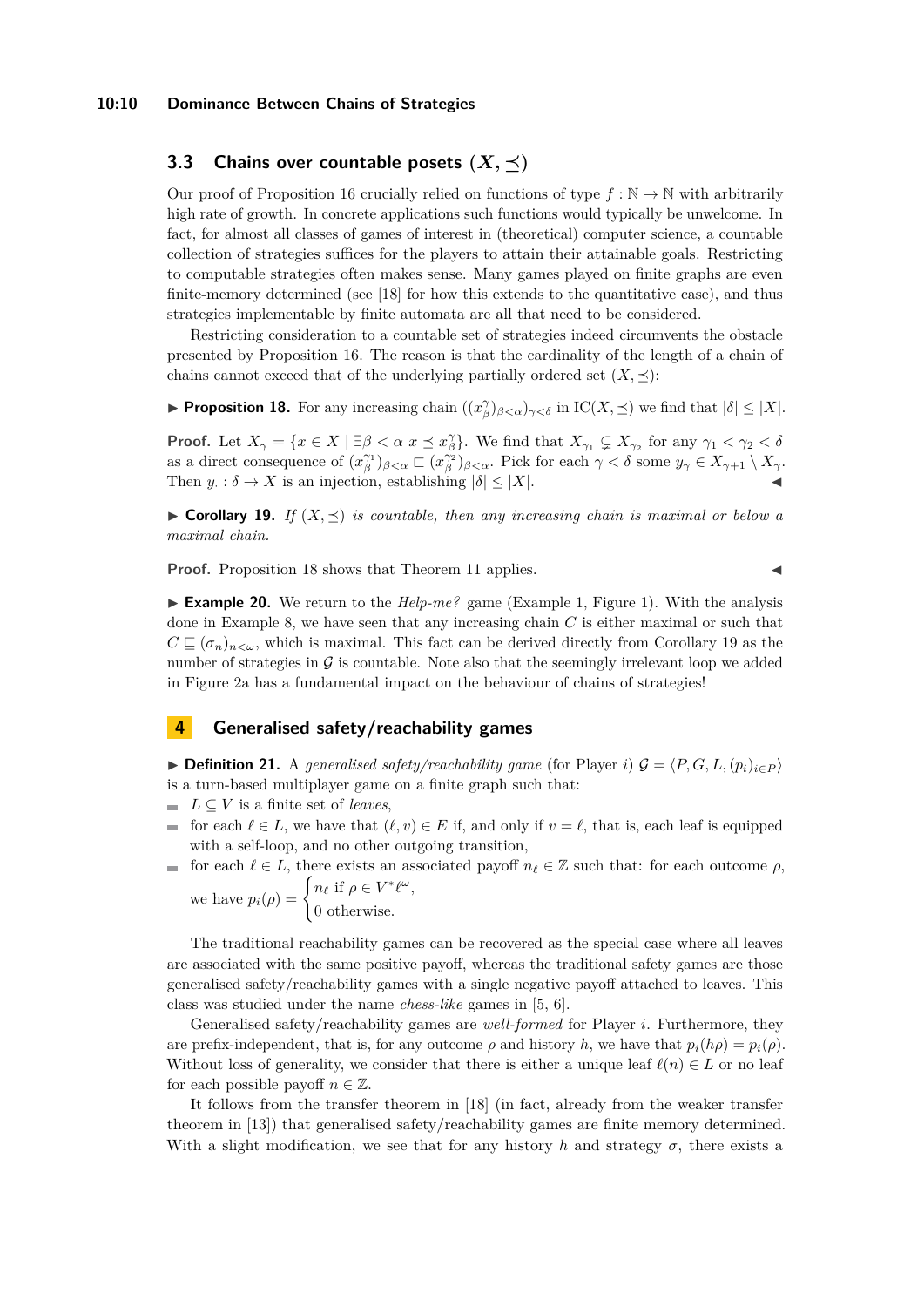finite-memory strategy  $\sigma'$  such that  $cVal(h, \sigma') = cVal(h, \sigma)$  and  $aVal(h, \sigma') = aVal(h, \sigma)$ . We shall thus restrict our attention to finite memory strategies, of which there are only countably many. We then obtain immediately from Corollary [19:](#page-9-0)

I **Corollary 22.** *In a generalised safety/reachability game, every increasing chain comprised of finite memory strategies is either maximal or dominated by a maximal such chain.*

If our goal is only to obtain a dominance-related notion of rationality, then for generalised safety/reachability games we can be satisfied with maximal chains comprised of finite memory strategies. However, for applications, it would be desirable to have a concrete understanding of these maximal chains. For this, having used Zorn's Lemma in the proof of their existence surely is a bad omen!

After collecting some useful lemmas on dominance in generalised safety/reachability games in Section [4.1,](#page-10-0) we will introduce the notion of *uniform chains* in Section [4.2.](#page-11-1) These are realized by automata of a certain kind, and thus sufficiently concrete to be amenable to algorithmic manipulations.

# <span id="page-10-0"></span>**4.1 Dominance in generalised safety/reachability games**

Given a generalised safety/reachability game G and two strategies  $\sigma_1$  and  $\sigma_2$  of Player *i*, we can provide a criterion to show that  $\sigma_1$  is not dominated by  $\sigma_2$ :

<span id="page-10-1"></span>**Lemma 23.** Let  $\sigma_1$  and  $\sigma_2$  be two strategies of Player *i* in a generalised safety/reachability *game* G. Then,  $\sigma_1 \nleq \sigma_2$  *if, and only if, there exists a history h compatible with*  $\sigma_1$  *and*  $\sigma_2$ *such that*  $\text{last}(h) \in V_i$ ,  $\sigma_1(h) \neq \sigma_2(h)$  *and*  $\text{cVal}(h, \sigma_1) > \text{aVal}(h, \sigma_2)$ *.* 

Intuitively, if there is no history where the two strategies disagree, they are in fact equivalent, and if, at every history where they disagree, the best payoff  $\sigma_1$  can achieve (that is, cVal $(h, \sigma_1)$ ) is less than the one  $\sigma_2$  can ensure (that is, aVal $(h, \sigma_2)$ ), then  $\sigma_1 \preceq \sigma_2$ . On the other hand, if they disagree at a history *h* and the best payoff  $\sigma_1$  can achieve is strictly greater than the one  $\sigma_2$  can ensure, then there exist a strategy of the antagonist that will yield exactly these payoffs against  $\sigma_1$  and  $\sigma_2$  respectively, which means that  $\sigma_1 \npreceq \sigma_2$ . This result follows from the proof of Theorem 11 in [\[9\]](#page-15-4). The proof adapted to our setting can be found in the appendix.

We call such a history *h* a *non-dominance witness* of  $\sigma_1$  by  $\sigma_2$ . The existence of nondominance witnesses allows us to conclude that in generalised safety/reachability games, all increasing chains are countable (not just those comprised of finite memory strategies).

 $\triangleright$  **Corollary 24.** *If* (*σ*<sup>*β*</sup>)*β*<α *is an increasing chain in generalised safety/reachability game, then α is countable.*

**Proof.** Assume that a history *h* is a witness of non-dominance of  $\sigma_2$  by  $\sigma_1$ , and of  $\sigma_3$  by  $\sigma_2$ , but not of  $\sigma_1$  by  $\sigma_2$  or  $\sigma_2$  by  $\sigma_3$ . Then  $cVal(h, \sigma_2) > aVal(h, \sigma_1)$ ,  $cVal(h, \sigma_3) > aVal(h, \sigma_2)$ ,  $cVal(h, \sigma_1) \leq aVal(h, \sigma_2)$  and  $cVal(h, \sigma_2) \leq aVal(h, \sigma_3)$ . It follows that  $aVal(h, \sigma_1)$  $aVal(h, \sigma_3)$  and  $cVal(h, \sigma_1) < cVal(h, \sigma_3)$ . Thus, if there are k different possible values, then any increasing chain of strategies using *h* as witness of non-dominance between them can have length at most  $2k - 1$ .

But if there were an uncountably long increasing chain, by the pigeon hole principle it would have an uncountably long subchain where all non-dominance witnesses in the reverse direction are given by the same history.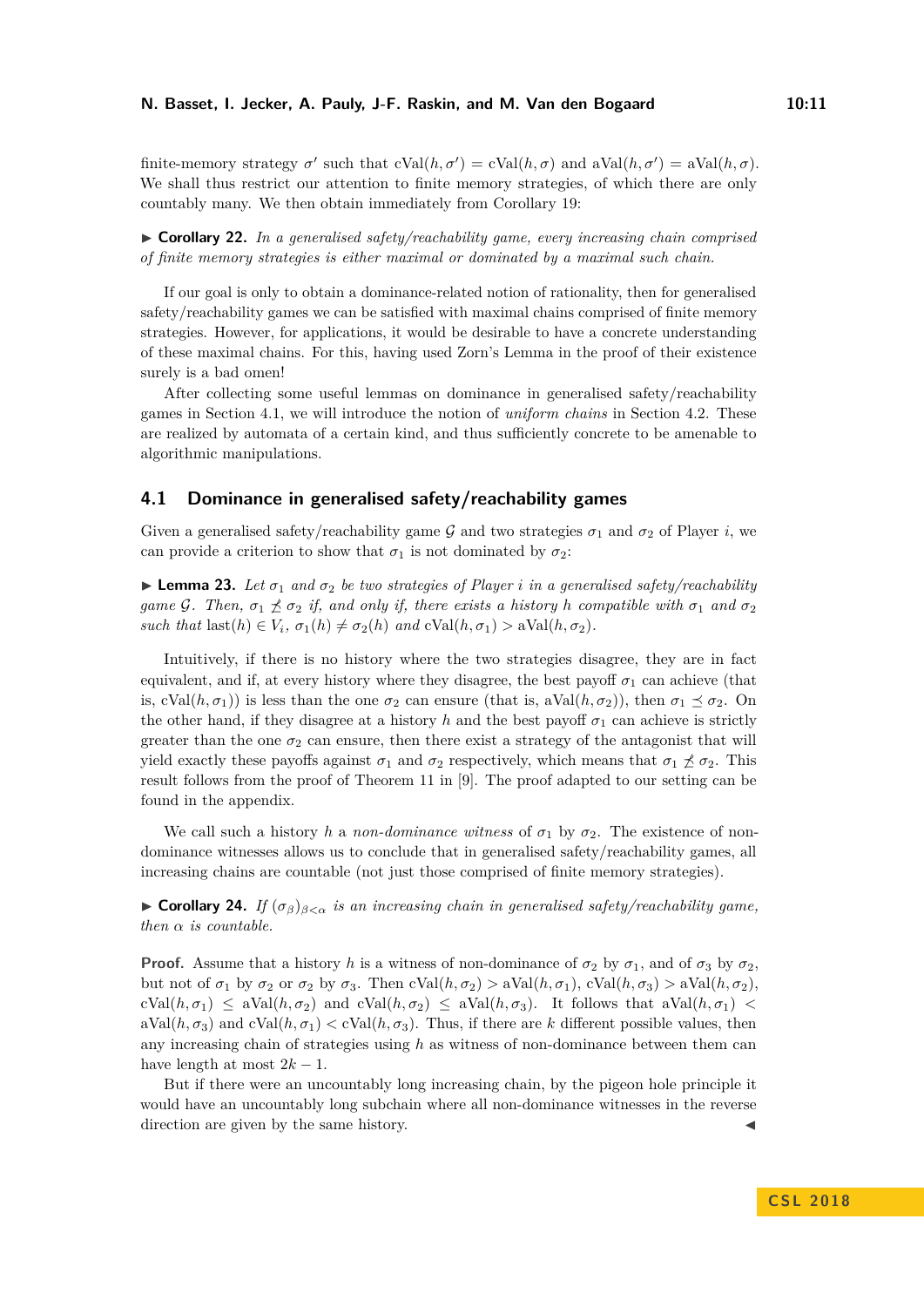#### **10:12 Dominance Between Chains of Strategies**

As we only handle countable chains, in the following we use the usual notation  $(\sigma_n)_{n\in\mathbb{N}}$ to index chains.

The following lemma states that we can also extract witnesses for a strategy to be non-maximal (non-admissible or strictly dominated):

<span id="page-11-2"></span> $\blacktriangleright$  **Lemma 25.** Let G be a generalised safety/reachability game and  $\sigma$  a strategy of Player *i*. *The strategy*  $\sigma$  *is not admissible if, and only if there exists a history h compatible with*  $\sigma$  *such that*  $aVal(h, \sigma) \leq cVal(h, \sigma) \leq aVal(h) \leq acVal(h)$  *where at least one inequality is strict.* 

This result is a reformulation of Theorem 11 in [\[9\]](#page-15-4) catered to our context and with a focus on the non-admissibility rather than on admissibility (see the arXiv version [\[3\]](#page-15-0) for a proof adapted to our setting).

<span id="page-11-4"></span>**Definition 26.** Call a history *h* as in Lemma [25](#page-11-2) a non-admissibility witness for  $\sigma$ . Call *σ* preadmissible, if for every non-admissibility witness *hv* of *σ* we find that  $h = h'vh''$  with  $aVal(h'v, \sigma) = aVal(h'v)$  and  $cVal(h'v, \sigma) = acVal(h'v)$ .

While a preadmissible strategy may fail to be admissible, it is not possible to improve upon it the first time it enters some vertex. Only when returning to a vertex later it may make suboptimal choices. Moreover, before a dominated choice is possible at a vertex, previously both the antagonistic and the antagonistic-cooperative value were realized at that vertex by the preadmissible strategy.

<span id="page-11-3"></span> $\blacktriangleright$  **Lemma 27.** In a generalised safety/reachability game, every strategy is either preadmissible *or dominated by a preadmissible strategy.*

**Proof sketch.** Essentially, we can change how a strategy behaves locally on those histories that are an obstacle to it being preadmissible by replacing by a finite memory strategy that realizes the antagonistic and the antagonistic-cooperative value there.

## <span id="page-11-1"></span>**4.2 Parameterized automata and uniform chains**

Let a *parameterized automaton* be a Mealy automaton that in addition can access a single counter in the following way: In a counter-access-state, a transition is chosen based on whether the counter value is 0 or not. Furthermore, in these counter-access-states, when the counter value is greater than 0, the counter is decremented by 1, otherwise, it stays at 0. In the remaining states, only one transition is possible and the counter value is not affected.

<span id="page-11-0"></span>**► Definition 28.** A *parameterized automaton* for Player  $i \in P$  over a game graph  $G = (V, E)$ is a tuple  $\mathcal{M} = (M, M_C, m_0, V, \mu, \nu)$  where:

- $M$  is a non-empty finite set of memory states and  $M_C \subseteq M$  is the set of *counter-access* states,
- $m_0$  is the initial memory state,
- *V* is the set of vertices of *G*,  $\blacksquare$
- $\mu: M \times V \times \mathbb{N} \to M \times \mathbb{N}$  is the memory and counter update function,
- $\nu: M \times V_i \times \mathbb{N} \to V$  is the move choice function for Player *i*, such that  $(v, \nu(m, v, n)) \in E$ for all  $m \in M$  and  $v \in V_i$  and  $n \in \mathbb{N}$ .

The memory and counter-update function  $\mu$  respects the following conditions: for each  $m \in M \setminus M_C$ , and  $v \in V$ , there exists  $m' \in M$  such that  $\mu(m, v, n) = (m', n)$  for all  $n \in \mathbb{N}$ . for each  $m \in M_C$ , and  $v \in V$ , there exists  $m' \in M$  such that  $\mu(m, v, n) = (m', n - 1)$  for all  $n > 0$  and  $m'' \in M$  such that  $\mu(m, v, 0) = (m'', 0)$ . The move choice function  $\nu$  respects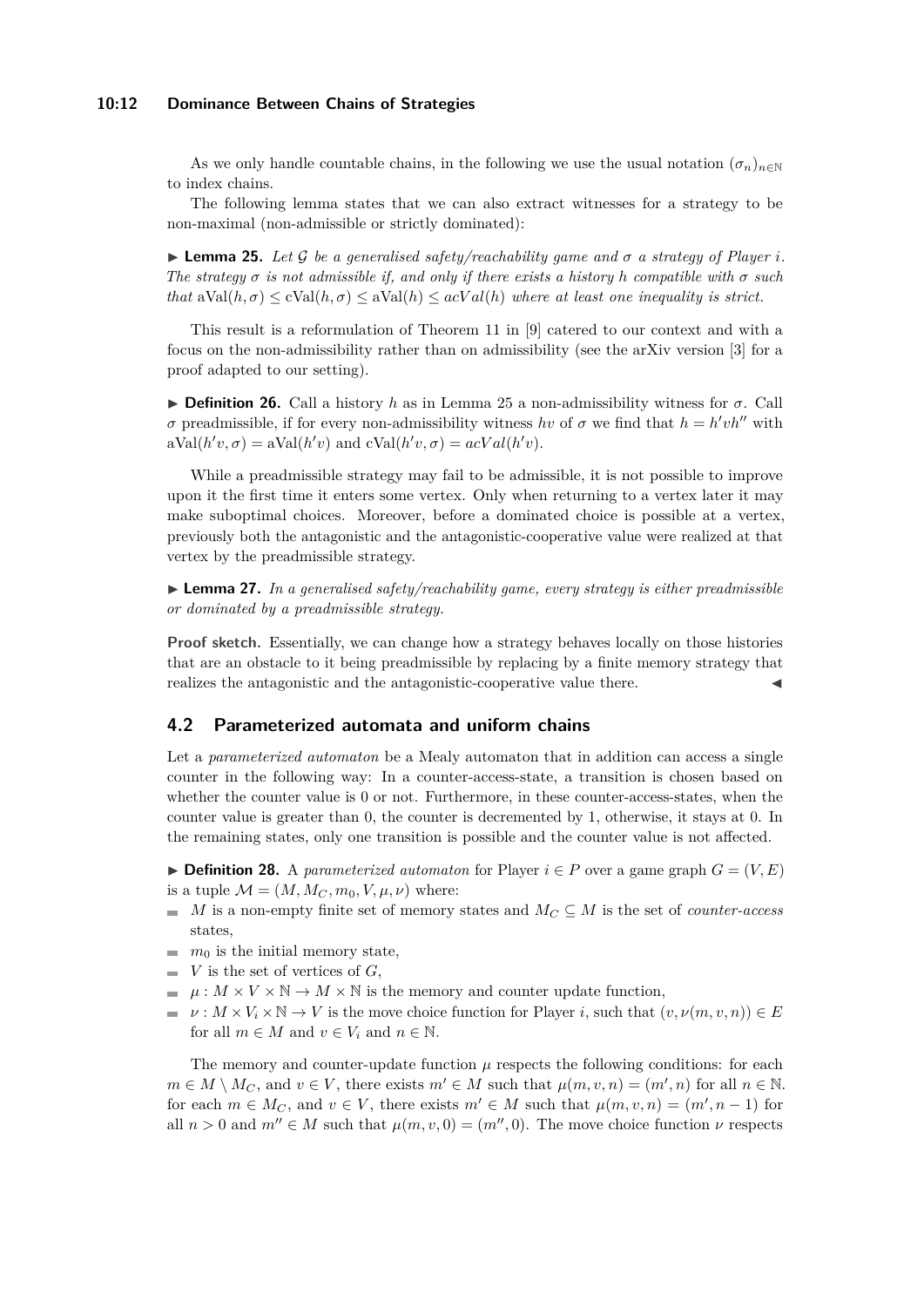

<span id="page-12-1"></span>**Figure 3** Product of the *Help-me?* game with parameterized automaton with a single memory state realizing  $(s_k)_{k \in \mathbb{N}}$ .

the following conditions: for each  $m \in M \setminus M_C$ , and  $v \in V_i$ , there exists  $v' \in V$  such that  $\nu(m, v, n) = v'$  for all  $n \in \mathbb{N}$ . For each  $m \in M_C$ , and  $v \in V_i$ , there exists  $v', v'' \in V$  such that  $\nu(m, v, n) = v'$  for all  $n > 0$  and  $\nu(m, v, 0) = v''$ .

To ease presentation and understanding, we call transitions that decrement the counter *green* transitions, the transitions only taken when the counter value is 0 *red* transitions, and the ones that do not depend on the counter value *black* transitions. This classification between *green*, *red* and *black* transitions extends naturally to the edges of the product M ×*G* (that is, the graph with set of vertices  $M \times V$  and edges induced by the functions  $\mu$  and  $\nu$ ).

Parameterized automata can be seen as a collection of finite Mealy automata, one for each initialization of the counter. Thus, we say that a parameterized automaton  $\mathcal M$  realizes a *sequence* of finite-memory strategies  $(\sigma_n)_{n \in \mathbb{N}}$ . In the remainder of the paper, we focus on chains realized by parameterized automata:

**► Definition 29.** Let a chain  $(\sigma_n)_{n \in \mathbb{N}}$  of strategies be called a *uniform* chain if there is a parameterized automaton M that realizes  $\sigma_n$  if the counter is initialized with the value *n*. If  $(\sigma_n)_{n\in\mathbb{N}}$  is maximal for  $\sqsubseteq$  amongst the increasing chains comprised of finite memory strategies, we call it a a maximal uniform chain.

**Example 30.** The  $Heb-me$ ? game from Figure [1](#page-4-1) is clearly a generalised safety/reachability game with two leaves. The chain of strategies  $(s_k)_{k\in\mathbb{N}}$  exposed in Example [1](#page-4-0) is a uniform chain, as it is realized by the parameterized automaton that loops *k* times when its counter is initialized with value *k*. Figure [3](#page-12-1) shows the product between this parameterized automaton and the game graph. The green (doubled) edge corresponds to the transition to take when the counter value is greater than 0 and should be decremented, while the red (dashed) edge corresponds to the transition to take when the counter value is 0.

The following theorem shows us that uniform chains indeed suffice to realize any rational behaviour in the sense of maximal chains:

<span id="page-12-0"></span>► **Theorem 31.** In a generalised safety/reachability game, every dominated finite memory *strategy is dominated by an admissible finite memory strategy or by a maximal uniform chain.*

Theorem [31](#page-12-0) cannot be extended to state that every chain comprised of finite memory strategies is below an admissible strategy or a maximal uniform chain. Note that there are only countably many uniform chains.

► **Example 32.** There is a generalised safety/reachability game where there are uncountably many incomparable maximal chains of finite memory strategies.

**Proof.** Consider the game depicted in Figure [2b.](#page-8-1) For any  $p \in \{a, b\}^{\omega}$ , define a chain of finite memory strategies by letting the *n*-strategy be *loop n times while playing the symbols from*  $p_{\leq n}$ *, then quit.* For each  $p$ , we obtain a different maximal chain.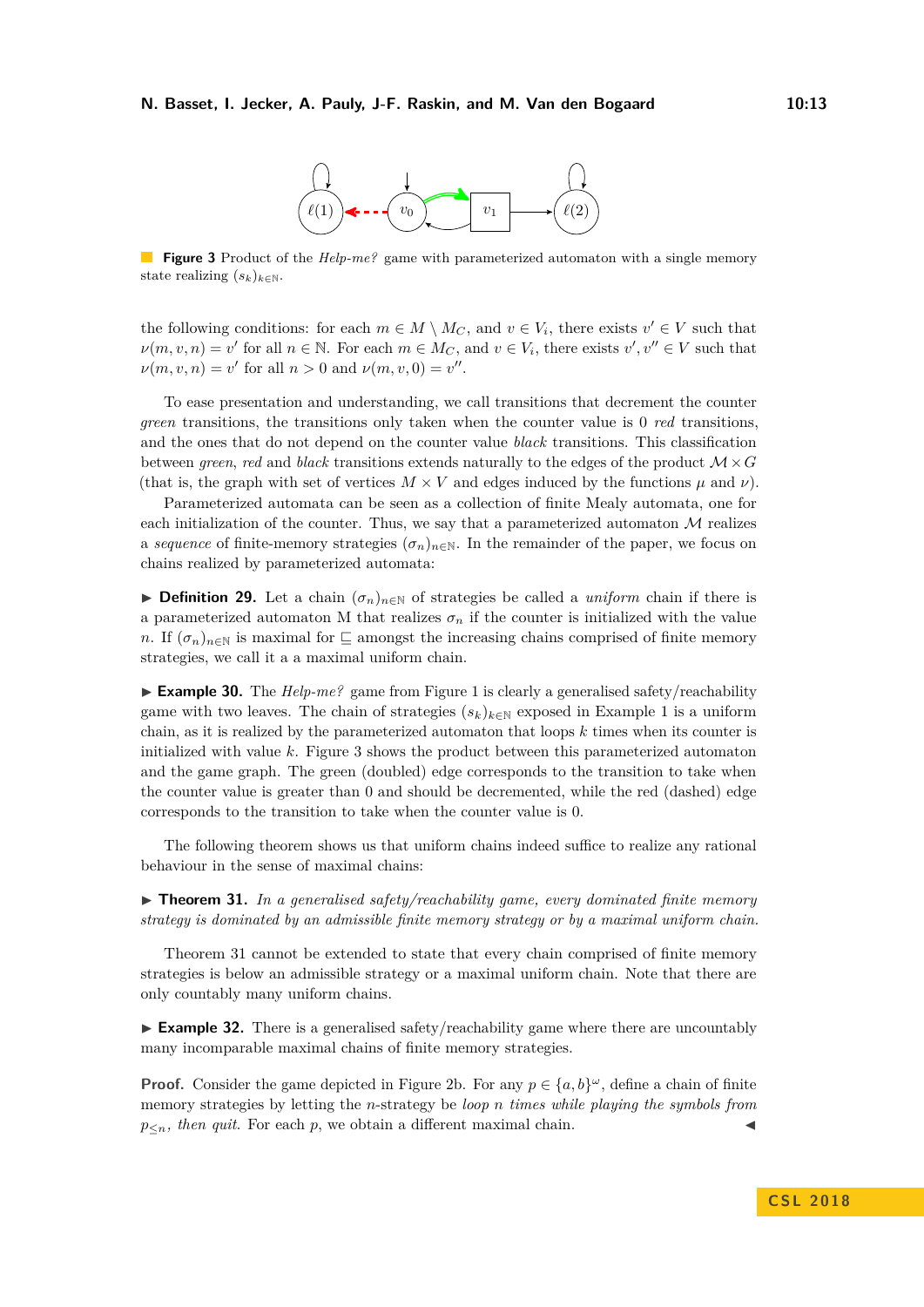#### **10:14 Dominance Between Chains of Strategies**

## <span id="page-13-0"></span>**4.3 Algorithmic properties**

In this section, we prove two decidability results concerning parametrized automata.

First, we prove that we can decide whether the sequence of strategies realized by a parameterized automaton is a chain. Note that this decision problem is not trivial: not every parameterized automaton realizes an (increasing) chain of strategies. For instance, if we switch the red and green transitions in the automaton/game graph product of figure [3,](#page-12-1) the sequence of strategies realized consists of  $s_\omega$  when the counter is initialized with value 0, and *s*<sub>0</sub> when it is initialized with any other value. As  $s_\omega \not\preceq s_0$ , it is not a chain.

Second, we demonstrate that we can compare uniform chains: given two parametrized automata defining chains of strategies, we can decide whether one is dominated by the other. We begin by proving that strategies realized by Mealy automata are comparable.

<span id="page-13-1"></span>**Lemma 33.** Let G be a generalised safety/reachability game, let  $\sigma$  and  $\sigma'$  be finite-memory *strategies realized by the finite Mealy automata* M *and* M<sup>0</sup> *. It is decidable in* PTime *whether*  $\sigma \preceq \sigma'.$ 

**Proof sketch.** We construct the game  $\mathcal{G}'$  of perfect information for two players, *Challenger* and *Prover*, such that Prover wins the game if and only if  $\sigma \preceq \sigma'$ . The goal of Challenger is to show that there exists a non-dominance witness of  $\sigma$  by  $\sigma'$ , that is, according to Lemma [23,](#page-10-1) a history *h* compatible with  $\sigma$  and  $\sigma'$  such that  $\text{last}(h) \in V_i$ ,  $\sigma(h) \neq \sigma'(h)$  and  $cVal(h, \sigma) > aVal(h, \sigma')$ . The game can be decomposed into the following phases:

- first, Challenger chooses a path  $\tilde{h}$  in  $\mathcal{M} \times G \times \mathcal{M}'$  such that  $\tilde{h}$  has no successor in and i  $\mathcal{M} \times \mathcal{G} \times \mathcal{M}'$ . This guarantees that *h* is compatible with  $\sigma$  and  $\sigma'$ , and that  $\sigma(h) \neq \sigma'(h)$ .
- Challenger then announces two values: *c* and *a*, such that  $c > a$ .  $\blacksquare$
- Prover now can choose to contest either value *c* or value *a*.  $\equiv$
- If Prover chooses to contest  $c$ , the game proceeds to a subgame  $\mathcal{C}$ , where Challenger has to m. find a continuation path in  $(M \times G)$  that yields a payoff *c*, to prove that  $cVal(h, \sigma) \geq c$ .
- If Prover chooses to contest  $a$ , the game proceeds to a subgame  $A$ , where Challenger has to find a valid continuation path in  $(\mathcal{M}' \times G)$  that yields a payoff a, to prove that  $aVal(h, \sigma') \leq a.$

Informally, if  $\sigma \not\preceq \sigma'$ , Challenger is able to select correctly a non-dominance witness *h* of  $\sigma$ by  $\sigma'$ , and the two values  $c = cVal(h, \sigma)$  and  $a = aVal(h, \sigma')$  such that  $c > a$ . Thus, he can follow in  $\mathcal{G}'$  the path  $\tilde{h}$  corresponding to h, then continue, depending on the choice of Prover, to follow either a continuation of *h* that yields a payoff *c* with strategy *σ* or a continuation of *h* that yields a payoff *a* with strategy  $\sigma'$ . Symmetrically, if  $\sigma \preceq \sigma'$ , then for any history *h* compatible with  $\sigma$  and  $\sigma'$  where  $\sigma(h) \neq \sigma'(h)$ , we have that  $cVal(h, \sigma) \leq aVal(h, \sigma')$ . Thus any choice of pair  $(c, a)$  with  $c > a$  by Challenger is faulty: either  $c > cVal(h, \sigma)$ , in which case Prover can let the game proceed to  $C$ , and Challenger will fail to expose a continuation of *h* that yields a payoff *c* with strategy  $\sigma'$ , or  $a <$  aVal $(h, \sigma')$ , in which case Prover can let the game proceed to A, and Challenger will fail expose a continuation of *h* that yields a payoff *a* with strategy  $\sigma'$ . As the game graph we construct for this *Prover* game has a size polynomial in the size of the strategy automata and the game graph, and as solving this game amounts to solving a polynomially bounded number of reachability and safety subgames, we obtain that the question whether  $\sigma \preceq \sigma'$  is decidable in PTIME.

We now expose equivalences between the decision problems we are interested in, and properties  $(P_1)$ ,  $(P_2)$  and  $(P_3)$  that can be decided with the use of Lemma [33.](#page-13-1)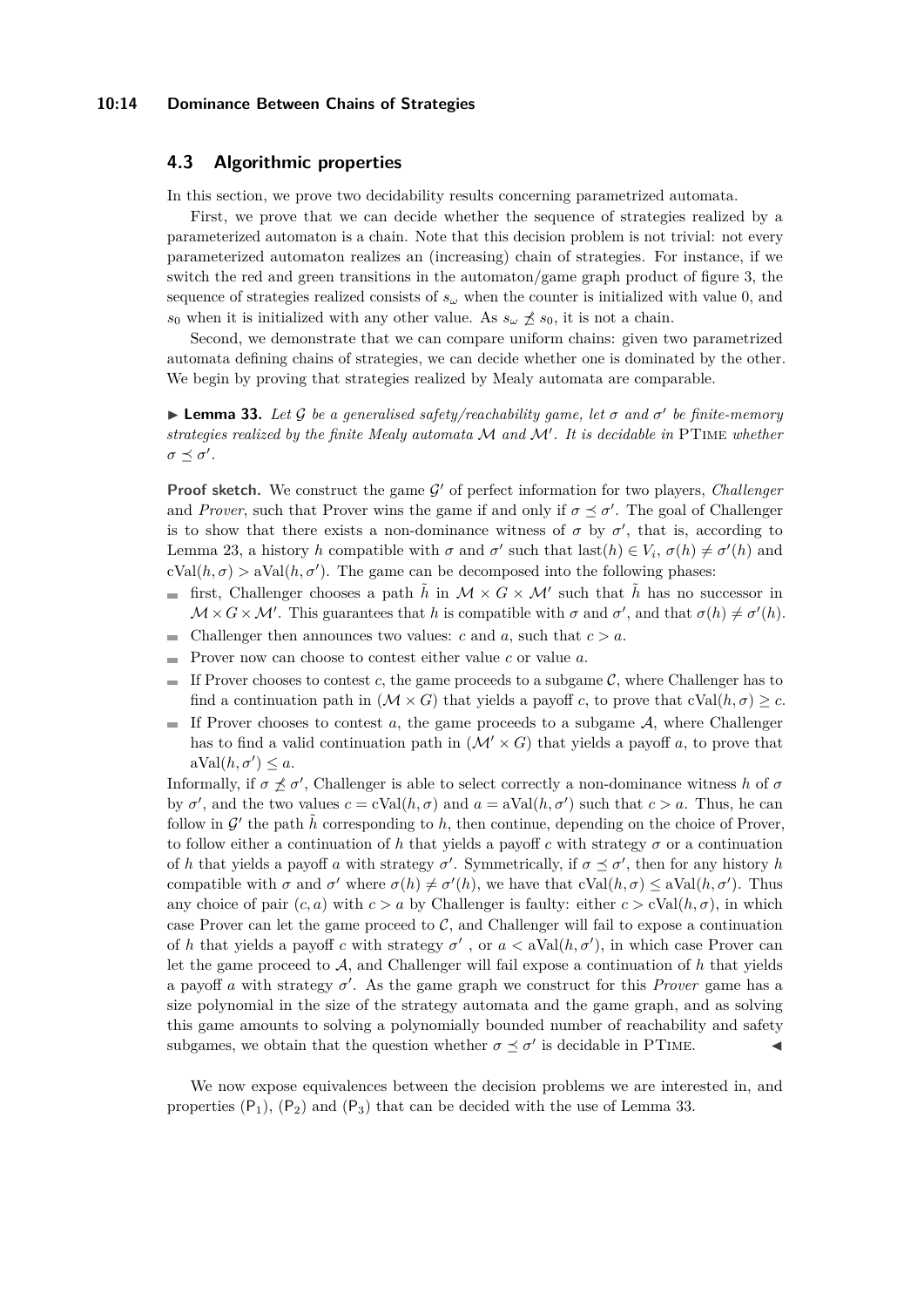<span id="page-14-5"></span>**Proposition 34.** Let G be a generalised safety/reachability game over a graph G. Let M be a Mealy automaton realizing a finite memory strategy  $M$ , and let  $S$  and  $T$  be parameterized automata realizing sequences  $(S_n)_{n\in\mathbb{N}}$  and  $(T_n)_{n\in\mathbb{N}}$  of finite memory strategies. Then: **1.** Let  $N_{\prec} = |G||S|$ .

- <span id="page-14-2"></span>Then  $(S_n)_{n \in \mathbb{N}}$  is a chain if and only if  $(P_1)$   $S_i \preceq S_{i+1}$  for every  $1 \leq i \leq N_{\preceq}$ .
- <span id="page-14-3"></span>**2.** Let  $N_T = |G||T|(|\mathcal{M}| + 1) + 1$ , and suppose that  $(T_n)_{n \in \mathbb{N}}$  is a chain. Then  $M \not\sqsubseteq (T_n)_{n \in \mathbb{N}}$  if and only if  $(P_2) M \not\preceq T_{N_T}$ .
- <span id="page-14-4"></span>**3.** Let  $N_{\mathcal{S}} = |G||\mathcal{S}|(2|\mathcal{T}|+1)$ , and suppose that  $(S_n)_{n\in\mathbb{N}}$  and  $(T_n)_{n\in\mathbb{N}}$  are chains. Then  $(S_n)_{n\in\mathbb{N}} \not\sqsubseteq (T_n)_{n\in\mathbb{N}}$  if and only if  $(P_3)$   $S_{N_S} \not\preceq (T_n)_{n\in\mathbb{N}}$ .

**Proof sketch.** Note that for every item, the backward implication is straightforward. The proof of each forward implication relies on the study of the loops that appear in witnesses of non dominance, whose existence is guaranteed by Lemma [23.](#page-10-1) For item [1,](#page-14-2) we prove that, given a witness of non-dominance of  $T_i$  by  $T_{i+1}$  for any integer  $i > N_{\preceq}$ , we are able to construct a witness of non-dominance of  $T_j$  by  $T_{j+1}$  for some  $j \leq N$  by exposing loops that can be pumped down.

To prove item [2,](#page-14-3) we show that since  $(T_n)_{n\in\mathbb{N}}$  is a chain,  $M \not\subseteq (T_n)_{n\in\mathbb{N}}$  if and only if M is not dominated by  $T_N$  for arbitrarily large *N*. If *M* is dominated by  $T_{N_T}$ , we exhibit a loop in a witness of non dominance, which, once pumped, allows us to create witnesses of non dominance of *M* by  $T_N$  for arbitrarily large *N*, yielding the desired result.

Finally, item [3](#page-14-4) is proved as follows. Since  $(S_n)_{n\in\mathbb{N}}$  and  $(T_n)_{n\in\mathbb{N}}$  are chains,  $(S_n)_{n\in\mathbb{N}}\not\subseteq$  $(T_n)_{n \in \mathbb{N}}$  if and only if there exists and integer *N* such that  $S_N \not\subseteq (T_n)_{n \in \mathbb{N}}$ . Once again, we show that if such an  $N$  exists, there is at least one that is smaller than  $N_S$ .

Since the property  $P_1$  can be decided in PTIME by applying Lemma [33](#page-13-1) with adequately chosen Mealy automata as parameters, we obtain the following theorem.

<span id="page-14-0"></span> $\triangleright$  **Theorem 35.** *Given a generalised safety/reachability game and a parameterized automaton, we can decide in* PTime *whether the automaton realizes a chain of strategies.*

Similarly, the property  $P_2$  can be decided in PTIME by applying Lemma [33](#page-13-1) with  $\mathcal M$ and the Mealy automaton corresponding to the strategy  $T_{N_T}$  as parameters. Moreover, by Proposition [34](#page-14-5)[.2,](#page-14-3) the problem of deciding property  $P_3$  can be reduced in polynomial time to the problem of deciding property  $P_2$ . Therefore Proposition [34.](#page-14-5)[3](#page-14-4) implies our final decidability result.

<span id="page-14-1"></span>► **Theorem 36.** *Given a generalised safety/reachability game and two parameterized automata realizing uniform chains of strategies, we can decide in* PTime *whether the chain realized by the first is dominated by the one from the second.*

## **5 Conclusion and outlook**

In quantitative games with more than three possible payoffs, there are strategies that are dominated but not dominated by any admissible strategy. Example [1](#page-4-0) suggests that chains of strategies could provide a suitable framework to circumvent this issue. Abstract ordertheoretic considerations revealed that in the most general case, this does not work. However, if we restrict to countable collections of strategies, every chain is below a maximal chain. This restriction is very natural, as it covers all computable strategies.

We explored the abstract approach in the concrete setting of generalized safety/reachability games. Here, parameterized automata can give a very concrete meaning to chains of strategies. Several fundamental algorithmic questions are decidable in PTime. There are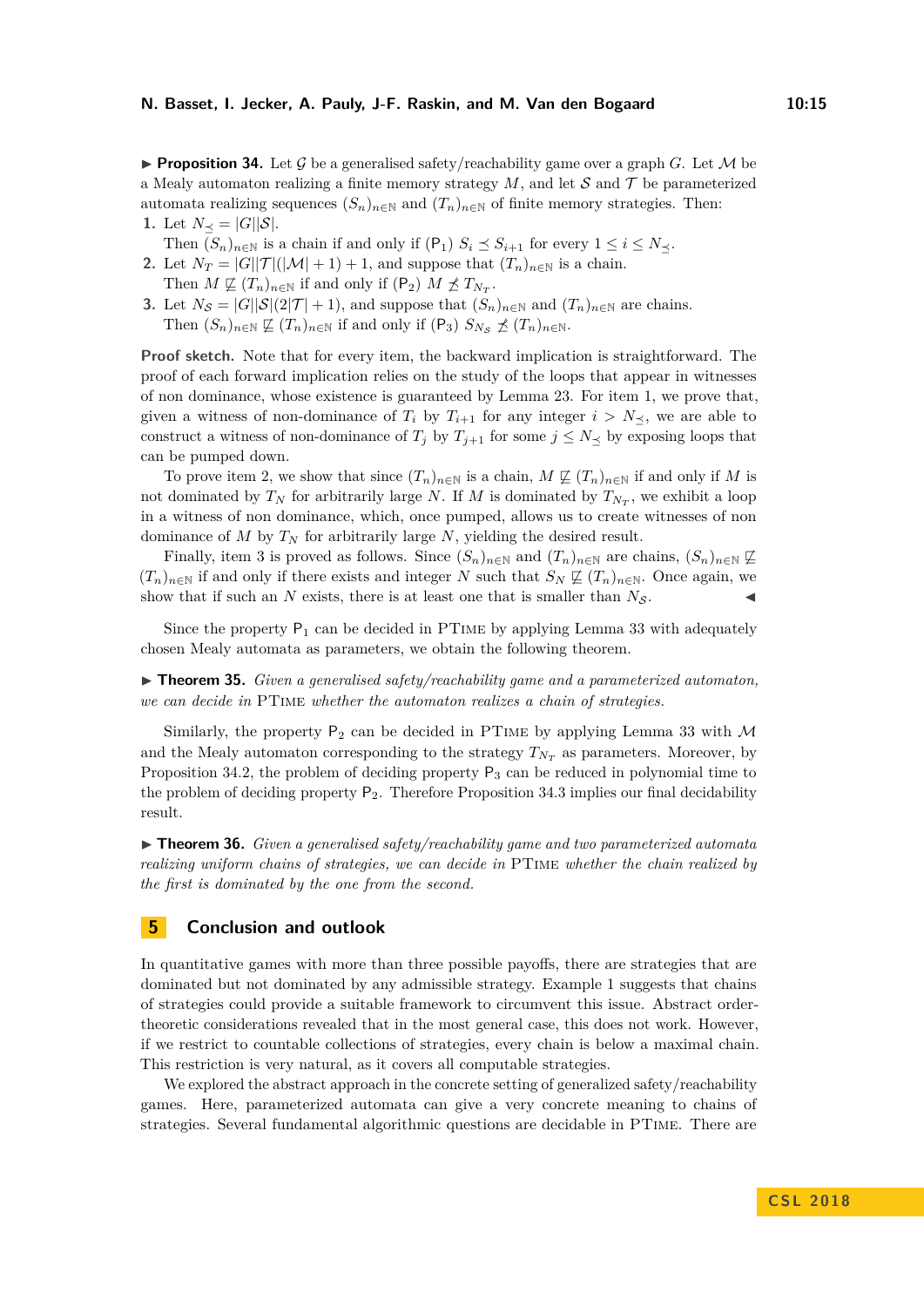## **10:16 Dominance Between Chains of Strategies**

more algorithmic questions to investigate: first and foremost, deciding, given a parameterized automaton, whether the chain realized is maximal or not, is a relevant question left open.

Moreover, our results on this class of games mostly rely on the prefix-independence and finite-range of the payoff function, and on the restriction to finite-memory strategies. Thus, it seems achievable to extend our approach to other classes of games that enjoy these properties, such as quantitative extensions of parity or Muller games, in the sense of [\[20\]](#page-16-11) and [\[24\]](#page-16-12). A more ambitious objective would be to tackle more general classes of games, starting by dropping the finite-range hypothesis to encompass, for instance, mean-payoff games [\[14\]](#page-16-13).

Finally, in the boolean case, in addition to the fundamental property that a strategy is either admissible or dominated by an admissible strategy, the admissibility notion exhibits other good properties. Indeed, in [\[4\]](#page-15-3), the author proves that, in games with  $\omega$ -regular winning conditions on finite graphs, the set of admissible strategies is itself an *ω*-regular set. Furthermore, as shown in [\[11\]](#page-16-14), assuming all the players are rational (that is, play admissible strategies) yields robust and resilient solutions for strategy synthesis.

This synthesis problem remains to be investigated in the quantitative setting.

#### **References**

- <span id="page-15-1"></span>**1** Martín Abadi, Leslie Lamport, and Pierre Wolper. Realizable and unrealizable specifications of reactive systems. In *ICALP'89*, volume 372 of *LNCS*. Springer, 1989.
- <span id="page-15-5"></span>**2** Nicolas Basset, Gilles Geeraerts, Jean-François Raskin, and Ocan Sankur. Admissiblity in concurrent games. In Ioannis Chatzigiannakis, Piotr Indyk, Fabian Kuhn, and Anca Muscholl, editors, *44th International Colloquium on Automata, Languages, and Programming, ICALP 2017, July 10-14, 2017, Warsaw, Poland*, volume 80 of *LIPIcs*, pages 123:1–123:14. Schloss Dagstuhl - Leibniz-Zentrum fuer Informatik, 2017. [doi:](http://dx.doi.org/10.4230/LIPIcs.ICALP.2017.123) [10.4230/LIPIcs.ICALP.2017.123](http://dx.doi.org/10.4230/LIPIcs.ICALP.2017.123).
- <span id="page-15-0"></span>**3** Nicolas Basset, Ismaël Jecker, Arno Pauly, Jean-François Raskin, and Marie Van den Boogard. Beyond admissibility: Dominance between chains of strategies. arXiv 1805.11608, 2018. URL: <https://arxiv.org/abs/1805.11608>.
- <span id="page-15-3"></span>**4** Dietmar Berwanger. Admissibility in infinite games. In *STACS 2007, 24th Annual Symposium on Theoretical Aspects of Computer Science, Aachen, Germany, February 22-24, 2007, Proceedings*, pages 188–199, 2007. [doi:10.1007/978-3-540-70918-3\\_17](http://dx.doi.org/10.1007/978-3-540-70918-3_17).
- <span id="page-15-7"></span>**5** Endre Boros, Khaled Elbassioni, Vladimir Gurvich, and Kazuhisa Makino. On Nash equilibria and improvement cycles in pure positional strategies for chess-like and backgammon-like *n*-person games. *Discrete Mathematics*, 312(4):772–788, 2012. [doi:10.1016/j.disc.2011.](http://dx.doi.org/10.1016/j.disc.2011.11.011) [11.011](http://dx.doi.org/10.1016/j.disc.2011.11.011).
- <span id="page-15-8"></span>**6** Endre Boros, Vladimir Gurvich, and Emre Yamangil. Chess-like games may have no uniform nash equilibria even in mixed strategies. *Game Theory*, 2013. [doi:10.1155/2013/](http://dx.doi.org/10.1155/2013/534875) [534875](http://dx.doi.org/10.1155/2013/534875).
- <span id="page-15-2"></span>**7** Romain Brenguier, Lorenzo Clemente, Paul Hunter, Guillermo A. Pérez, Mickael Randour, Jean-François Raskin, Ocan Sankur, and Mathieu Sassolas. Non-zero sum games for reactive synthesis. In *Language and Automata Theory and Applications - 10th International Conference, LATA 2016, Prague, Czech Republic, March 14-18, 2016, Proceedings*, volume 9618 of *Lecture Notes in Computer Science*, pages 3–23. Springer, 2016.
- <span id="page-15-6"></span>**8** Romain Brenguier, Arno Pauly, Jean-François Raskin, and Ocan Sankur. Admissibility in Games with Imperfect Information (Invited Talk). In Roland Meyer and Uwe Nestmann, editors, *28th International Conference on Concurrency Theory (CONCUR 2017)*, volume 85 of *LIPIcs*, pages 2:1–2:23. Schloss Dagstuhl, 2017. [doi:10.4230/LIPIcs.CONCUR.2017.2](http://dx.doi.org/10.4230/LIPIcs.CONCUR.2017.2).
- <span id="page-15-4"></span>**9** Romain Brenguier, Guillermo A. Pérez, Jean-François Raskin, and Ocan Sankur. Admissibility in quantitative graph games. In *36th IARCS Annual Conference on Foundations of*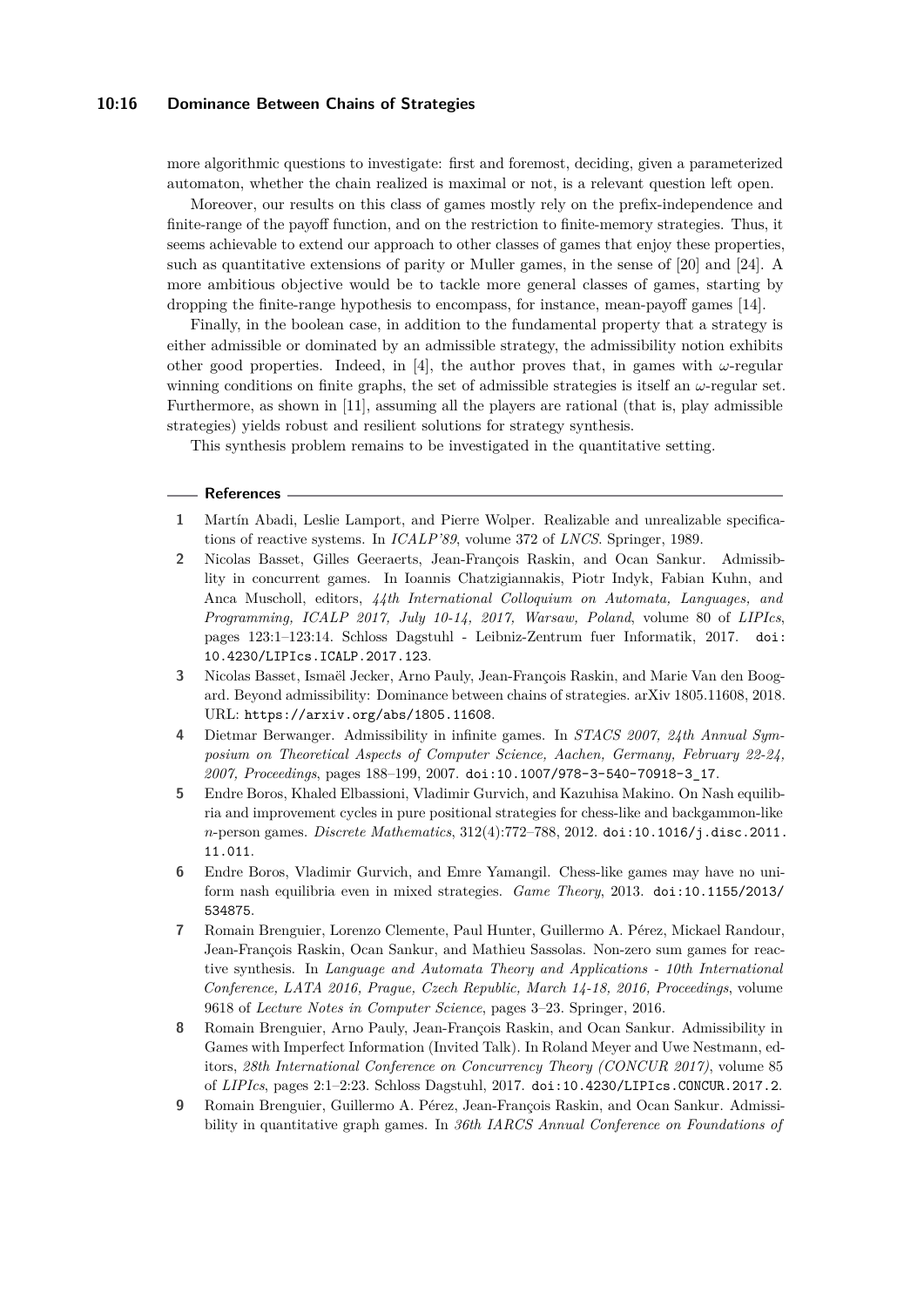*Software Technology and Theoretical Computer Science, FSTTCS 2016, December 13-15, 2016, Chennai, India*, pages 42:1–42:14, 2016. [doi:10.4230/LIPIcs.FSTTCS.2016.42](http://dx.doi.org/10.4230/LIPIcs.FSTTCS.2016.42).

- <span id="page-16-3"></span>**10** Romain Brenguier, Jean-François Raskin, and Ocan Sankur. Assume-admissible synthesis. *Acta Inf.*, 54(1):41–83, 2017.
- <span id="page-16-14"></span>**11** Romain Brenguier, Jean-François Raskin, and Ocan Sankur. Assume-admissible synthesis. *Acta Inf.*, 54(1):41–83, 2017.
- <span id="page-16-2"></span>**12** Romain Brenguier, Jean-François Raskin, and Mathieu Sassolas. The complexity of admissibility in omega-regular games. In *CSL-LICS '14, 2014*. ACM, 2014. [doi:10.1145/](http://dx.doi.org/10.1145/2603088.2603143) [2603088.2603143](http://dx.doi.org/10.1145/2603088.2603143).
- <span id="page-16-10"></span>**13** Thomas Brihaye, Veroniqué Bruyère, and Julie De Pril. Equilibria in quantitative reachability games. In *Proc. of CSR*, volume 6072 of *LNCS*. Springer, 2010. [doi:10.1007/](http://dx.doi.org/10.1007/978-3-642-13182-0_7) [978-3-642-13182-0\\_7](http://dx.doi.org/10.1007/978-3-642-13182-0_7).
- <span id="page-16-13"></span>**14** A. Ehrenfeucht and J. Mycielski. Positional strategies for mean payoff games. *International Journal of Game Theory*, 8(2):109–113, Jun 1979. [doi:10.1007/BF01768705](http://dx.doi.org/10.1007/BF01768705).
- <span id="page-16-4"></span>**15** Marco Faella. Admissible strategies in infinite games over graphs. In *MFCS 2009*, volume 5734 of *Lecture Notes in Computer Science*, pages 307–318. Springer, 2009.
- <span id="page-16-8"></span>**16** Deedlit (https://math.stackexchange.com/users/21465/deedlit). Height of a certain order. Mathematics Stack Exchange. URL:https://math.stackexchange.com/q/2436983 (version: 2017-09-20). URL: <https://math.stackexchange.com/q/2436983>.
- <span id="page-16-1"></span>**17** Orna Kupferman. On high-quality synthesis. In S. Alexander Kulikov and J. Gerhard Woeginger, editors, *11th International Computer Science Symposium in Russia, CSR 2016*, pages 1–15. Springer International Publishing, 2016. [doi:10.1007/978-3-319-34171-2\\_1](http://dx.doi.org/10.1007/978-3-319-34171-2_1).
- <span id="page-16-9"></span>**18** Stéphane Le Roux and Arno Pauly. Extending finite memory determinacy. *Information and Computation*, 201X. [doi:10.1016/j.ic.2018.02.024](http://dx.doi.org/10.1016/j.ic.2018.02.024).
- <span id="page-16-7"></span>**19** George Markowsky. Chain-complete posets and directed sets with applications. *Algebra Universalis*, 6:53–68, 1976. [doi:10.1007/BF02485815](http://dx.doi.org/10.1007/BF02485815).
- <span id="page-16-11"></span>**20** Soumya Paul and Sunil Easaw Simon. Nash equilibrium in generalised muller games. In *FSTTCS*, volume 4 of *LIPIcs*, pages 335–346. Schloss Dagstuhl - Leibniz-Zentrum fuer Informatik, 2009.
- <span id="page-16-5"></span>**21** Arno Pauly. The computational complexity of iterated elimination of dominated strategies. *Theory of Computing Systems*, pages 52–75, 2016. [doi:10.1007/s00224-015-9637-1](http://dx.doi.org/10.1007/s00224-015-9637-1).
- <span id="page-16-0"></span>**22** Amir Pnueli and Roni Rosner. On the synthesis of a reactive module. In *POPL*, pages 179–190, 1989. [doi:10.1145/75277.75293](http://dx.doi.org/10.1145/75277.75293).
- <span id="page-16-16"></span>**23** H.J. Prömel, W. Thumser, and B. Voigt. Fast growing functions based on Ramsey theorems. *Discrete Mathematics*, 95(1):341–358, 1991. [doi:0012-365X\(91\)90346-4](http://dx.doi.org/0012-365X(91)90346-4).
- <span id="page-16-12"></span>**24** Stéphane Le Roux. From winning strategy to nash equilibrium. *Math. Log. Q.*, 60(4-5):354– 371, 2014.
- <span id="page-16-6"></span>**25** Wang Shang-Zhi and Li Bo-Yu. On the minimal cofinal subsets of a directed quasi-ordered set. *Discrete Mathematics*, 48(2):289–306, 1984. [doi:10.1016/0012-365X\(84\)90189-4](http://dx.doi.org/10.1016/0012-365X(84)90189-4).

Here we present some, but not all omitted proofs. For the complete account, we refer to the arXiv version at [\[3\]](#page-15-0).

# **A Proofs omitted from Section [3](#page-6-2)**

<span id="page-16-15"></span>**► Lemma 37.** *If*  $(x_\beta)_{\beta < \alpha}$   $\subseteq (y_\gamma)_{\gamma < \delta}$  and  $\alpha < \text{cof}((y_\gamma)_{\gamma < \delta})$ , then there exists  $\gamma_0 < \delta$  such *that*

$$
(x_{\beta})_{\beta<\alpha}\sqsubseteq (y_{\gamma_i})_{i<1}
$$

**Proof of Lemma [9.](#page-7-1)** It is clear that 2 is a special case of 1. We thus just need to show that any potential obstruction to 1 can be assumed to have the form in 2.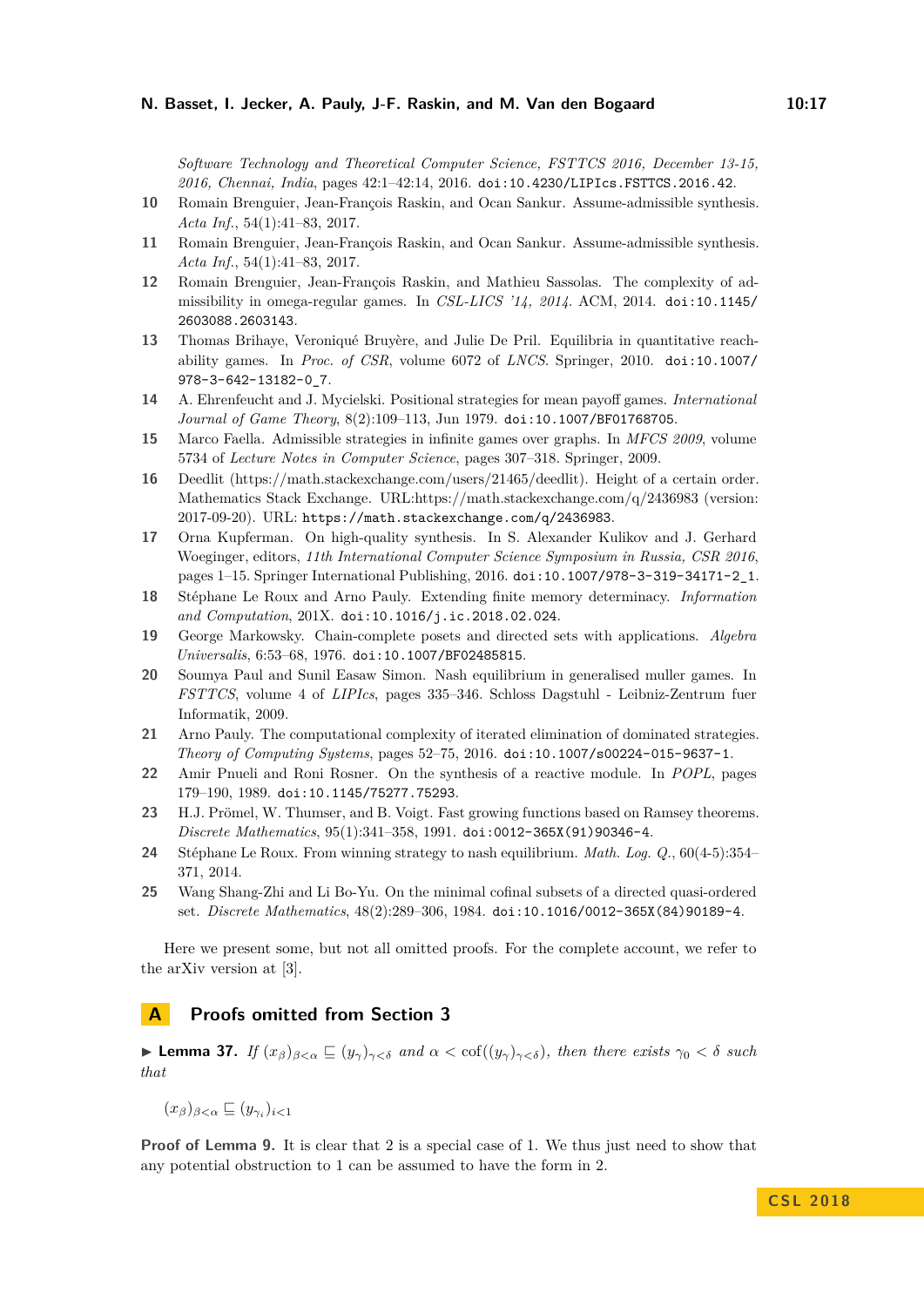#### **10:18 Dominance Between Chains of Strategies**

By replacing each  $(x^{\gamma}_{\beta})_{\beta < \alpha_{\gamma}}$  with some suitable cofinal increasing chain if necessary, we can assume that  $\text{cof}((x_{\beta}^{\gamma})_{\beta < \alpha_{\gamma}}) = \alpha_{\gamma}$  for all  $\gamma < \delta$ .

Consider  $\{(x^{\gamma}_{\beta})_{\beta<\alpha_{\gamma}}\mid \exists \gamma'>\gamma \alpha_{\gamma}<\alpha_{\gamma'}\}$ . If this set is cofinal in  $((x^{\gamma}_{\beta})_{\beta<\alpha_{\gamma}})_{\gamma<\delta}$ , then for each  $\gamma$  inside that set pick some witness  $\gamma'$ , and let  $y_{\gamma}$  be the witness obtained from Lemma [37.](#page-16-15) Now  $\{y_{\gamma} \mid \exists \gamma' > \gamma \alpha_{\gamma} < \alpha_{\gamma'}\}$  is the desired upper bound.

If the set from the paragraph above is not cofinal, then there exists some  $\delta' < \delta$  such that for  $\delta' \leq \gamma < \gamma' < \delta$  we always have that  $\alpha_{\gamma} \geq \alpha_{\gamma'}$ . As the  $\alpha_{\gamma}$  are ordinals, decreases can happen only finitely many times. Thus, by moving to a suitable cofinal subset we can safely assume that all  $\alpha_{\gamma}$  are equal to some fixed  $\alpha$ .

Again by moving to a suitable cofinal subset, we can assume that  $\text{cof}(((x_{\beta}^{\gamma})_{\beta<\alpha})_{\gamma<\delta})=\delta$ . If  $\delta = 1$ , the statement is trivial. If  $\alpha = 1$ , then  $(x_0)_{\gamma < \delta}$  is the desired upper bound. It remains to handle the case  $\alpha = \delta > 1$ .

We construct some function  $f : \alpha \to \alpha$ , such that the desired upper bound  $(y_{\epsilon})_{\epsilon < \alpha}$  is of the form  $y_{\epsilon} = x_{f(\epsilon)}^{\epsilon}$ . We proceed as follows: Set  $f(0) = 0$ . Once  $f(\zeta)$  has been defined for all  $\zeta < \epsilon$ , pick for each  $\zeta < \epsilon$  some  $g(\zeta)$  such that  $x_{f(\zeta)}^{\zeta} \preceq x_{g(\zeta)}^{\epsilon}$  and  $x_{\epsilon}^{\zeta} \preceq x_{g(\zeta)}^{\epsilon}$ . As  $\epsilon < \alpha$ , it cannot be that  $\{x^{\epsilon}_{g}(\zeta) \mid \zeta < \epsilon\}$  is cofinal in  $\{x^{\epsilon}_{\beta} \mid \beta < \alpha\}$ . Thus, it has some upper bound, and we define  $f(\epsilon)$  such that  $x^{\epsilon}_{f(\epsilon)}$  is such an upper bound.

**Proof of Proposition [16.](#page-8-5)** For each countable limit ordinal  $\alpha$ , we fix<sup>[2](#page-17-0)</sup> some fundamental sequence  $(\alpha[m])_{m < \omega}$  of ordinals with  $\alpha[m] < \alpha$  and  $\sup_{m \in \omega} \alpha[m] = \alpha$ .

Let  $f_n^0(k) = \max\{f(k), k\}$ . Let  $f_n^{\alpha+1}(k) = \max_{j \le k} (f_{n+j}^{\alpha})(k) + 1$ , and for limit ordinals  $\alpha$ , let  $f_n^{\alpha}(k) = \max_{m \le n+k} f_n^{\alpha[m]}(k)$ .

**Claim:** If  $\alpha \leq \beta$ , then  $(f_n^{\alpha})_{n < \omega} \sqsubseteq (f_m^{\beta})_{m < \omega}$ .

**Proof.** It suffices to show that if  $\alpha \leq \beta$ , then  $f_n^{\alpha} \leq f_n^{\beta}$  for all *n* greater than some *t*. If  $\beta = \alpha + 1$ , this is immediate already for  $t = 0$ . For  $\beta$  a limit ordinal, we note that  $f_n^{\beta[m]} \le f_n^{\beta[m]}$ for  $n > m$ .

The claim then follows by induction over *β*. Recall that if  $\beta$  is a limit ordinal and  $\alpha < \beta$ , then there is some  $m \in \omega$  with  $\alpha \leq \beta[m]$ . Since for any given  $\alpha, \beta$ , the ordinals  $\gamma$  between  $\alpha$  and  $\beta$  we will need to inspect in the induction form a decreasing chain, there are only finitely many such ordinals. In particular, the maximum of all thresholds *t* we encounter is well-defined.

**Claim:** If  $\alpha > \beta$ , then  $(f_n^{\alpha})_{n < \omega} \not\sqsubseteq (f_m^{\beta})_{m < \omega}$ .

**Proof.** Due to transitivity of  $\subseteq$  and the previous claim, it suffices to show that  $(f_m^{\alpha+1})_{m<\omega} \not\sqsubseteq$  $(f_n^{\alpha})_{n<\omega}$ . Write  $g_n = f_n^{\alpha}$ . Assume the contrary, i.e. that for all  $n<\omega$  there exists some *m* < *ω* such that for all *k* ∈ N and for all *j* ≤ *k* we have that  $g_{n+j}(k) + 1 \le g_m(k)$ . In particular, for  $n = 0$  we would have that  $\forall k \in \mathbb{N}$   $\forall j \leq k$   $g_j(k) + 1 \leq g_m(k)$ , and then setting  $k = j = m$ , that  $g_m(m) + 1 \leq g_m(m)$ , which is a contradiction.

| × |
|---|
|   |
|   |

<span id="page-17-0"></span><sup>2</sup> We have no computability or other uniformity requirements to satisfy, and can thus just invoke the axiom of choice. Otherwise, as discussed e.g. in [\[23,](#page-16-16) Section 3.1] this approach would fail.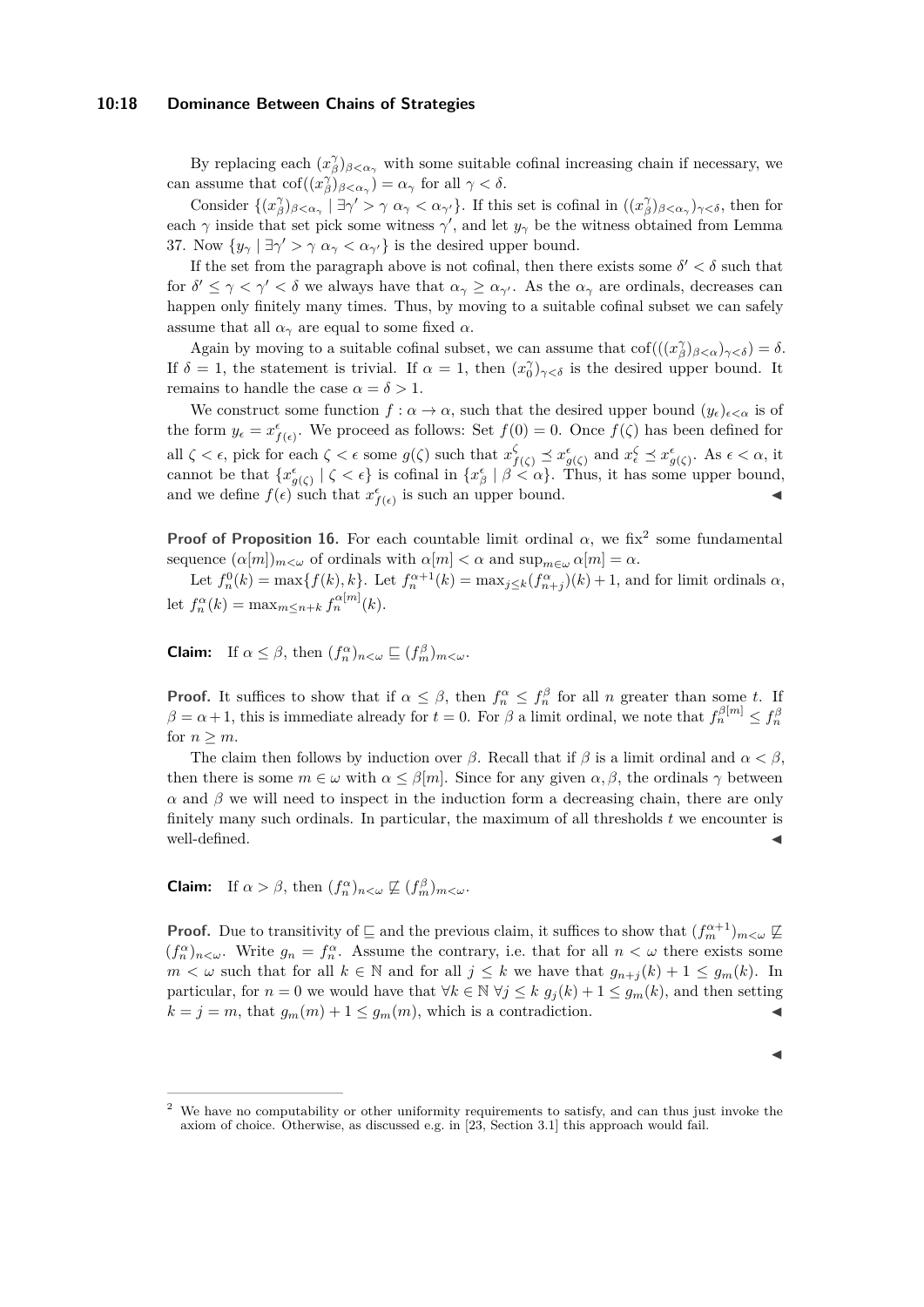# **B Proofs omitted from Subsection [4.1](#page-10-0)**

## **Proof of Lemma [23.](#page-10-1)**

- $\implies$  Suppose that for every history *h* compatible with  $\sigma_1$  and  $\sigma_2$  such that last(*h*)  $\in V_i$  and  $\sigma_1(h) \neq \sigma_2(h)$ , we have that  $cVal(h, \sigma_1) \leq aVal(h, \sigma_2)$ . We show that  $\sigma_1 \preceq \sigma_2$ . Let  $\tau$ be a strategy of Player  $-i$ . Consider  $\rho_1 = \text{Out}(\sigma_1, \tau)$  and  $\rho_2 = \text{Out}(\sigma_2, \tau)$ . If for all prefixes  $h' \subseteq_{\text{pref}} \rho_1$  such that last $(h') \in V_i$ , it holds that  $\sigma_1(h') = \sigma_2(h')$ , then in fact  $\rho_1 = \rho_2$  and  $p_i(\sigma_1, \tau) = p_i(\sigma_2, \tau)$ . Otherwise, let *h* be the least common prefix of  $\rho_1$  and  $\rho_2$  such that last( $h$ )  $\in V_i$  and  $\sigma_1(h) \neq \sigma_2(h)$ . We know that  $p_i(\rho_1) \leq c \text{Val}(h, \sigma_1)$  and  $p_i(\rho_2) \geq \text{aVal}(h, \sigma_2)$  since  $h \subseteq_{\text{pref}} \rho_1$  and  $h \subseteq_{\text{pref}} \rho_2$ . As cVal $(h, \sigma_1) \leq \text{aVal}(h, \sigma_2)$ , we have that  $p_i(\sigma_1, \tau) \leq p_i(\sigma_2, \tau)$ . Thus, for every  $\tau \in \Sigma_{-i}$ , it holds that  $p_i(\sigma_1, \tau) \leq p_i(\sigma_2, \tau)$ , that is,  $\sigma_1 \preceq \sigma_2$ .
- $\Leftarrow$  Let *h* be a history compatible with  $\sigma_1$  and  $\sigma_2$  such that last(*h*)  $\in V_i$ ,  $\sigma_1(h) \neq \sigma_2(h)$ and  $cVal(h, \sigma_1) > aVal(h, \sigma_2)$ . Then, there exists two strategies  $\tau_1$  and  $\tau_2$  of player  $-i$ such that  $p_i(h, \sigma_1, \tau_1) = \text{cVal}(h, \sigma_1)$  and  $p_i(h, \sigma_2, \tau_2) = \text{aVal}(h, \sigma_2)$ . Let  $\tau$  be a strategy

of player 
$$
-i
$$
 compatible with  $h$ , and define  $\tau'(h') = \begin{cases} \tau_1(h') & \text{if } h\sigma_1(h) \subseteq_{\text{pref}} h', \\ \tau_2(h') & \text{if } h\sigma_2(h) \subseteq_{\text{pref}} h', \\ \tau(h') & \text{otherwise.} \end{cases}$ 

The strategy  $\tau'$  is well defined, as  $\sigma_1(h) \neq \sigma_2(h)$ . Furthermore, we have that  $p_i(\sigma_1, \tau') =$  $p_i(h, \sigma_1, \tau_1) = \text{cVal}(h, \sigma_1) > \text{aVal}(h, \sigma_2) = p_i(h, \sigma_2, \tau_2) = p_i(\sigma_2, \tau')$ , since generalised safety/reachability games are prefix-independent. Thus,  $\sigma_1 \npreceq \sigma_2$ .

**Proof of Lemma [27.](#page-11-3)** For each vertex *v* in the game, we fix a finite memory strategy  $\tau^v$  that realizes  $aVal(v)$  and  $acVal(v)$ . Note that since generalised safety/reachability games are prefix independent, values depend only on the current vertex, but not on the entire history.

We start with a finite memory strategy  $\sigma$ . If it is not already preadmissible, then it has witnesses of non-admissibility violating the desired property. Whether a history *h* is a witness of non-admissibility for a finite memory strategy  $\sigma$  depends only on the last vertex of  $h$  and the current state of  $\sigma$ . We now modify  $\sigma$  such that whenever  $\sigma$  is in a combination of vertex *v* and state *s* corresponding to a problematic witness of non-admissibility, the new strategy *σ*<sup>*σ*</sup> moves to playing *τ*<sup>*v*</sup> instead. The choices of *v*, *s* and *τ*<sup>*k*</sup> ensure that *σ*<sup>'</sup> dominates *σ*.

The new strategy  $\sigma'$  may fail to be preadmissible, again, and we repeat the construction. Now any problematic history in  $\sigma'$  needs to enter the automaton for some  $\tau^v$  at some point. By choice of  $\tau^v$ , the history where  $\tau^v$  has just been entered cannot be a witness of nonadmissibility. It follows that a problematic history entering  $\tau^v$  cannot end in *v*. Repeating the updating process for at most as many times as there are vertices in the game graph will yield a preadmissible finite memory strategy dominating  $\sigma$ .

## **C Proofs omitted from Subsection [4.2](#page-11-1)**

To complete the proof of Theorem [31,](#page-12-0) we need the following intermediary results:

<span id="page-18-1"></span> $\triangleright$  **Lemma 38.** *If h is not a witness of non-admissibility of*  $\sigma$ *, and not a witness of nondominance of*  $\sigma$  *by*  $\tau$ , *then h is not a witness of non-dominance of*  $\tau$  *by*  $\sigma$ *.* 

<span id="page-18-0"></span> $\triangleright$  **Lemma 39.** *Given an initialized game with initial vertex*  $v_0$ *, the following holds: If for two strategies σ and τ it holds that for any maximal history h compatible with both, there is a prefix h*' *with*  $aVal(h', \sigma) = aVal(h', \tau)$  *and*  $cVal(h', \sigma) = cVal(h', \tau)$ *, then*  $aVal(v_0, \sigma) = aVal(v_0, \tau)$  $and \ cVal(v_0, \sigma) = cVal(v_0, \tau).$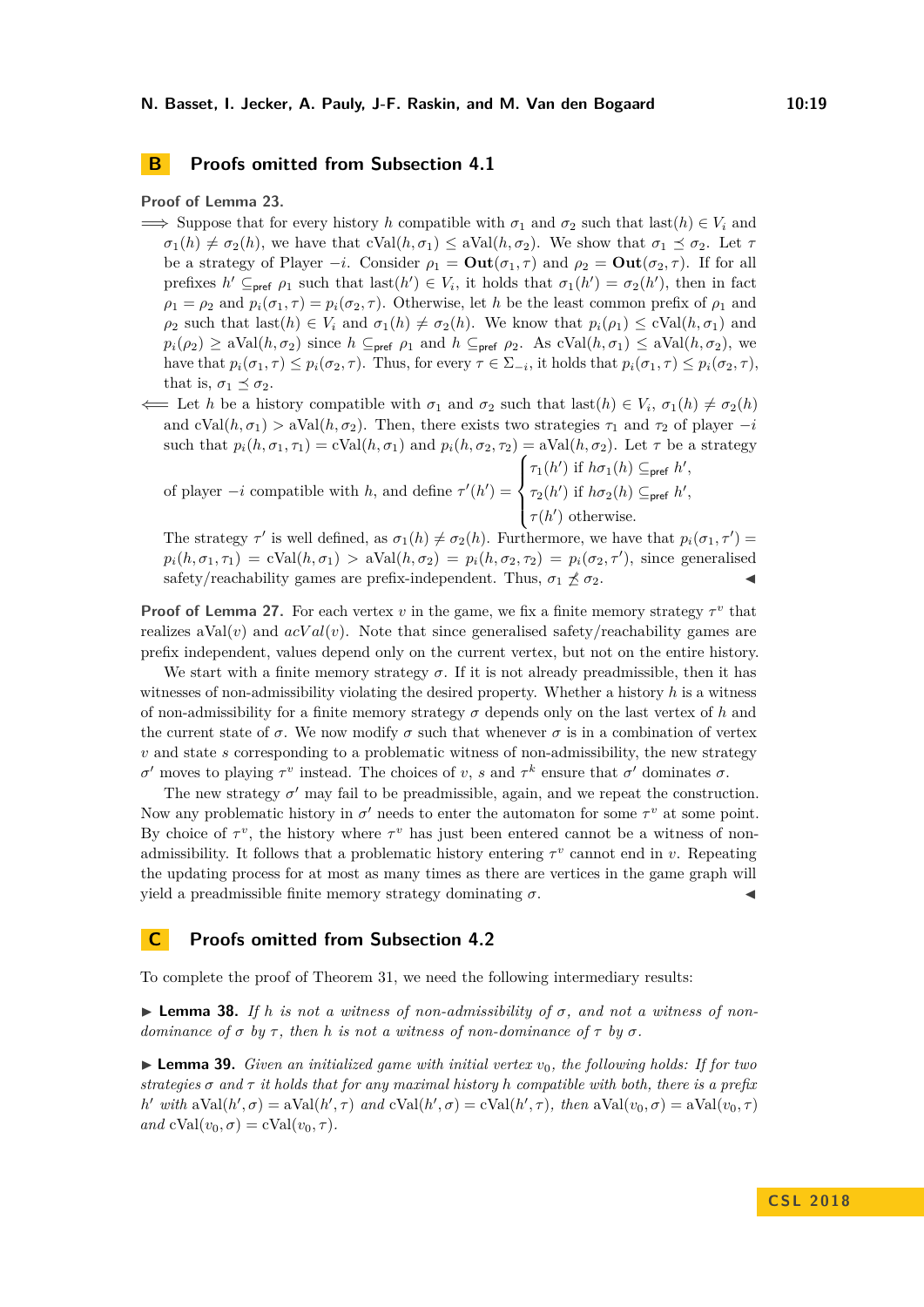#### **10:20 Dominance Between Chains of Strategies**

<span id="page-19-0"></span> $\triangleright$  **Lemma 40.** *Given an initialized game with initial vertex*  $v_0$ , the following holds: If  $\sigma$  is *preadmissible and*  $\sigma \preceq \tau$ , *then*  $aVal(v_0, \sigma) = aVal(v_0, \tau)$  *and*  $cVal(v_0, \sigma) = cVal(v_0, \tau)$ *.* 

**Proof.** We show that the conditions of Lemma [39](#page-18-0) are satisfied, which will imply our desired conclusion. Consider a maximal history *h* compatible with both  $\sigma$  and  $\tau$ . First, assume that *h* is not a witness of non-admissibility of *σ*. Since  $\sigma \leq \tau$ , by Lemma [23](#page-10-1) *h* cannot be a witness of non-dominance of  $\sigma$  by  $\tau$ , i.e.  $cVal(h, \sigma) \leq aVal(h, \tau)$ . By Lemma [38,](#page-18-1) it follows that *h* is not a witness of non-dominance of  $\tau$  by  $\sigma$  either, i.e.  $\text{cVal}(h, \tau) \leq \text{aVal}(h, \sigma)$ . Put together, we have  $aVal(h, \sigma) = cVal(h, \sigma) = aVal(h, \tau) = cVal(h, \tau)$ .

It remains the case where *h* is a witness of non-admissibility of *σ*. Then by preadmissibility of  $\sigma$ , *h* has some prefix *h*' with aVal $(h', \sigma) = aVal(h')$  and  $cVal(h', \sigma) = acVal(h')$ . Since  $\sigma \preceq$ *τ*, we must have  $aVal(h', \sigma) \leq aVal(h', \tau)$ , so it follows that  $aVal(h', \sigma) = aVal(h', \tau)$ , and then  $\text{that } \text{cVal}(h', \tau) \leq \text{acVal}(h') = \text{cVal}(h', \sigma) \leq \text{cVal}(h', \tau), \text{ i.e. } \text{cVal}(h', \sigma) = \text{cVal}(h', \tau).$ 

**Proof of Theorem [31.](#page-12-0)** By Lemma [27](#page-11-3) it suffices to prove the claim for preadmissible strategies (Definition [26\)](#page-11-4). We thus start with a preadmissible finite memory strategy  $\sigma$ .

**Preliminaries.** Since we are working with prefix-independent outcomes and strategies realized by automata, we see that any of the values of  $\sigma$  at some history h depends only on the final vertex *v* of *h* and the state *s* the strategy  $\sigma$  is in after reading *h*. We can thus overload our notation to write  $aVal(v, s)$  for  $aVal(h, \sigma)$  and  $aVal(v)$  for  $aVal(h)$ , and so on. In particular, whether some history h is a witness of non-admissibility of  $\sigma$  or not depends only on the final vertex *v* of *h* and the state *s* that  $\sigma$  is in after reading *h*. Let WNA be the set of such pairs  $(v, s)$  corresponding to non-admissibility witnesses. By the definition of preadmissibility, we cannot reach any  $(v, s) \in$  WNA without first passing through some  $(v, s_v)$ with  $aVal(v, s_v) = aVal(v)$  and  $cVal(v, s_v) = acVal(v, s_v)$ . By expanding the automaton if necessary (to remember where we were when first encountering some vertex), we can assume that for any  $(v, s) \in$  WNA there is canonic choice of prior  $(v, s_v)$ .

▶ **Lemma 41.** *For any*  $(v, s) \in$  WNA *and corresponding*  $(v, s_v)$  *we find that*  $aVal(v, s_v) =$  $aVal(v, s) = cVal(v, s) < cVal(v, s_v)$ .

**The construction.** We now construct a parameterized automaton M from  $\sigma$  that either realizes a single maximal strategy, or a maximal uniform chain. The parameterized automaton is identical to the one realizing  $\sigma$  everywhere except at the  $(v, s) \in$  WNA. In particular, if WNA =  $\emptyset$ , we are done. Otherwise, for each  $(v, s) \in WNA$  we make the following modifications: If  $aVal(v, s_v) \leq 0$ , we modify the automaton to act in  $(v, s)$  as it does in  $(v, s_v)$ . If aVal $(v, s_v) > 0$ , then we add green edges to let the automaton act in  $(v, s)$  as in  $(v, s_v)$ , and red edges to act as it would do originally.

**Correctness.** The comparison of the values lets us conclude via Lemma [23](#page-10-1) that the parameterized automaton M either realizes a single strategy dominating  $\sigma$ , or a uniform chain dominating *σ*.

It remains to argue that the strategy/uniform chain realized by  $\mathcal M$  is maximal. Let  $\sigma_n$  be the strategy where M is initialized with  $n \in \mathbb{N}$ . Assume that  $\tau > \sigma_n$ , and let *h* be a witness of  $\tau \npreceq \sigma_n$  according to Lemma [23,](#page-10-1) i.e. satisfying  $cVal(h, \tau) > aVal(h, \sigma_n)$ . Since  $\sigma_n \preceq \tau$ , we have  $cVal(h, \sigma_n) \leq aVal(h, \tau)$ , so  $aVal(h, \sigma_n) \leq cVal(h, \sigma_n) \leq aVal(h, \tau) \leq cVal(h, \tau)$  with one inequality being strict. In particular, *h* is a witness of non-admissibility of  $\sigma_n$ . By construction of  $M$  the next move after  $h$  must be given by a red edge. This already implies that if  $M$  realizes a single strategy, then that strategy is maximal.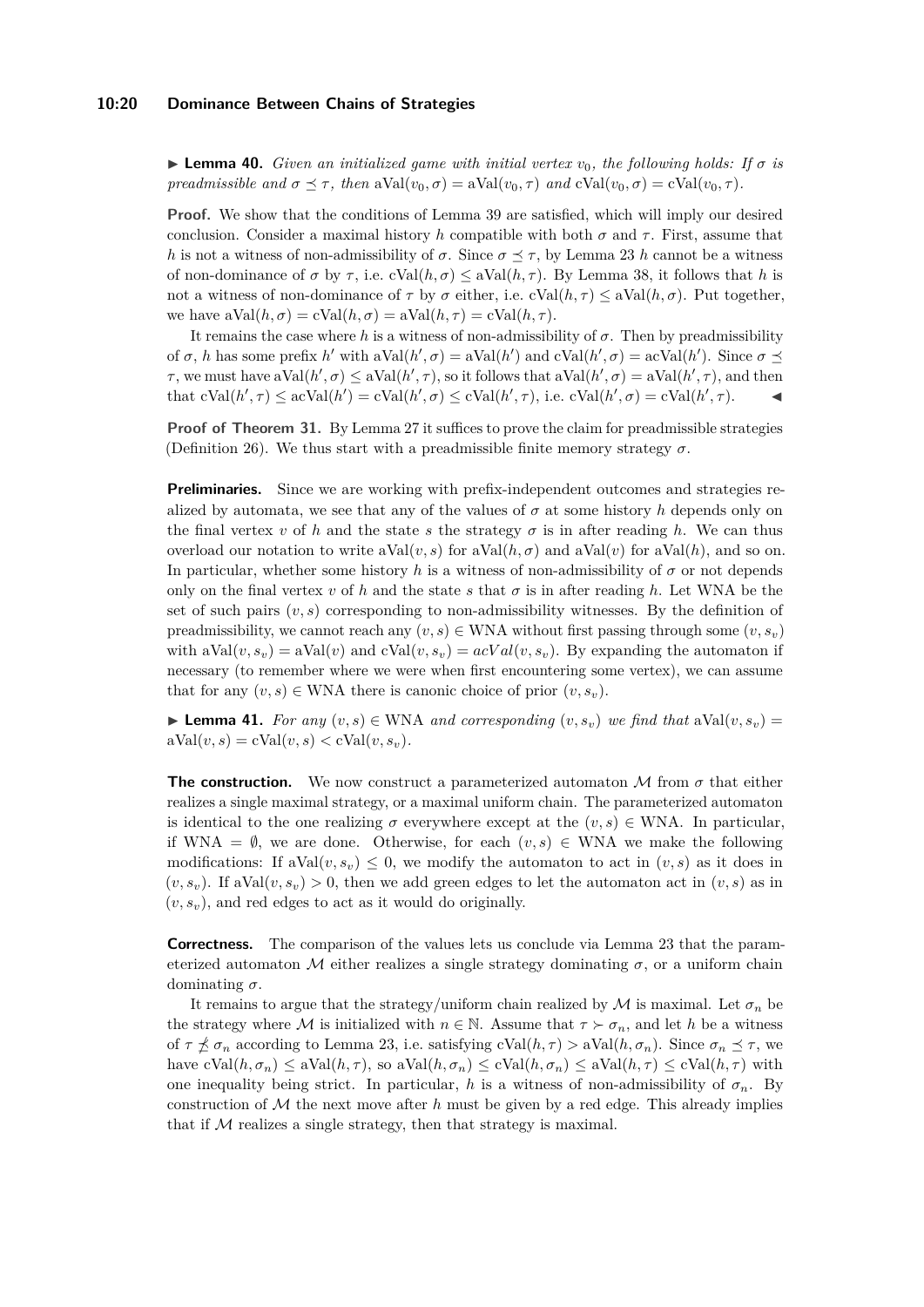#### **N. Basset, I. Jecker, A. Pauly, J-F. Raskin, and M. Van den Bogaard 10:21**

Let  $m$  be the size of the parameterized automaton  $M$ , let  $t$  be the size of the automaton realizing  $\tau$ , and  $N = mt + 1$ .

## <span id="page-20-0"></span>**I Lemma 42.** At any maximal history compatible with  $\sigma_N$  and  $\tau$ ,  $\sigma_N$  will follow a green or *black edge next.*

**Proof.** Assume there were such a history *hv* compatible with both  $\sigma_N$  and  $\tau$  where  $\sigma_N$  is about to apply a red edge, being in state *s*. If the combination (*v, s*) has been reached more than *t* times during *hv*, then it has to hold that on histories extending *hv*, *τ* always acts at *v* as M does following the green edge at  $(v, s)$ , for  $\tau$  cannot count up to  $t + 1$  (in particular, *h* is maximal for being compatible with  $\tau$  and  $\sigma_N$ ). It follows that  $aVal(hv, \tau) \leq 0$ . Let  $h'v$  be a prefix of this form of *hv* compatible with  $\sigma_n$  not ending in a red edge (this exists, since  $n > m$ ). Then  $aVal(h'v, \tau) \leq 0$ , and since  $\tau \succeq \sigma_n$ ,  $aVal(h'v, \sigma_n) = aVal(v, s_v) \leq 0$ . But then when constructing  $M$ , we would not have placed red and green edges at  $(v, s_v)$ , leading to a contradiction. Thus, at any maximal history compatible with  $\sigma_N$  and  $\tau$ ,  $\sigma_N$  will follow a green or black edge next.

If the combination  $(v, s)$  has been visited at most t times during hv, then there has to be some other pair of counter access state  $s'$  and vertex  $v'$  which was reached more often than  $t$ times during *hv* by the pigeon hole principle (for since  $\sigma_N$  is about to follow a red edge, it has reached a counter access state at least  $N = mt + 1$  many times), with  $\sigma_N$  taking the green edge there. Again, by the same reasoning as above, *τ* always follows the green edge at the corresponding histories, leading to the conclusion that the antagonistic value obtained by  $\tau$  there is 0, and ultimately a contradiction to  $s'$  being created as a counter access state when constructing  $M$ .

If  $\tau$  is part of a chain  $(\tau_i)_{i\in\mathbb{N}}$  with  $(\sigma_i)_{i\in\mathbb{N}}\subseteq (\tau_i)_{i\in\mathbb{N}}$ , then  $\tau$  and  $\sigma_N$  have a common upper bound  $\tau'$ . We proceed to show that this suffices to conclude  $\tau \preceq \sigma_N$ . This completes our argument, since by induction it follows that if  $(\sigma_n)_{n\in\mathbb{N}} \subseteq (\tau_n)_{n\in\mathbb{N}}$ , then also  $(\tau_n)_{n\in\mathbb{N}} \subseteq$  $(\sigma_n)_{n\in\mathbb{N}}$ .

# $\blacktriangleright$  **Lemma 43.** *If*  $\tau$  *and*  $\sigma_N$  *have common upper bound*  $\tau'$ *, then*  $\tau \preceq \sigma_N$ *.*

**Proof.** We proceed by ruling out all candidates for witnesses of non-dominance of  $\tau$  by  $\sigma_N$ , and conclude our claim by Lemma [23.](#page-10-1) Any candidate is a maximal history *h* compatible with both  $\sigma_N$  and  $\tau$ .

**Case 1.** Either *h* is not compatible with  $\tau'$ , or  $\tau'(h) \neq \sigma_N(h)$ .

If *h* is not compatible with  $\tau'$ , then *h* has a longest prefix *h*' compatible with  $\tau'$ . If *h* is compatible with  $\tau'$ , but  $\tau'(h) \neq \sigma_N(h)$ , we set  $h' = h$ . By Lemma [42,](#page-20-0) *h*<sup> $\prime$ </sup> cannot be a witness of non-admissibility of  $\sigma_N$ , and by Lemma [23](#page-10-1) it cannot be a witness of non-dominance of  $\sigma_N$  by  $\tau'$ , since  $\sigma_N \preceq \tau'$ . Lemma [38](#page-18-1) then gives us that  $h'$  is not a witness of non-dominance of  $\tau'$  by  $\sigma_N$ , i.e.  $cVal(h', \tau') \leq aVal(h', \sigma_N)$ . Together with  $\sigma_N \preceq \tau'$  we get that  $aVal(h', \sigma_N) = cVal(h', \sigma_N)$ . Since *h* is compatible with  $\sigma_N$  and extends *h'*, it follows that  $aVal(h', \sigma_N) = aVal(h, \sigma_N) = cVal(h, \sigma_N)$ . Since  $\tau \preceq \tau'$ , it follows that  $cVal(h', \tau) \leq cVal(h', \tau') = aVal(h', \sigma_N)$ . Since *h* is compatible with  $\tau$  and extends *h*<sup>'</sup>, it follows that  $cVal(h, \tau) \leq cVal(h', \tau) \leq aVal(h', \sigma_N) = aVal(h, \sigma_N)$ , i.e. that *h* is not a witness of non-dominance of  $\tau$  by  $\sigma_N$ .

**Case 2.** *h* is compatible with  $\tau'$  and  $\tau'(h) = \sigma_N(h)$ .

Consider the subgame starting after that move. Since we have chosen *N* sufficiently big, in this subgame it is impossible for  $\sigma_N$  to pass through a red edge without previously passing through a green edge at the same vertex. By construction, this ensures that  $\sigma_N$  is still preadmissible in this subgame. Since reaching the subgame is compatible